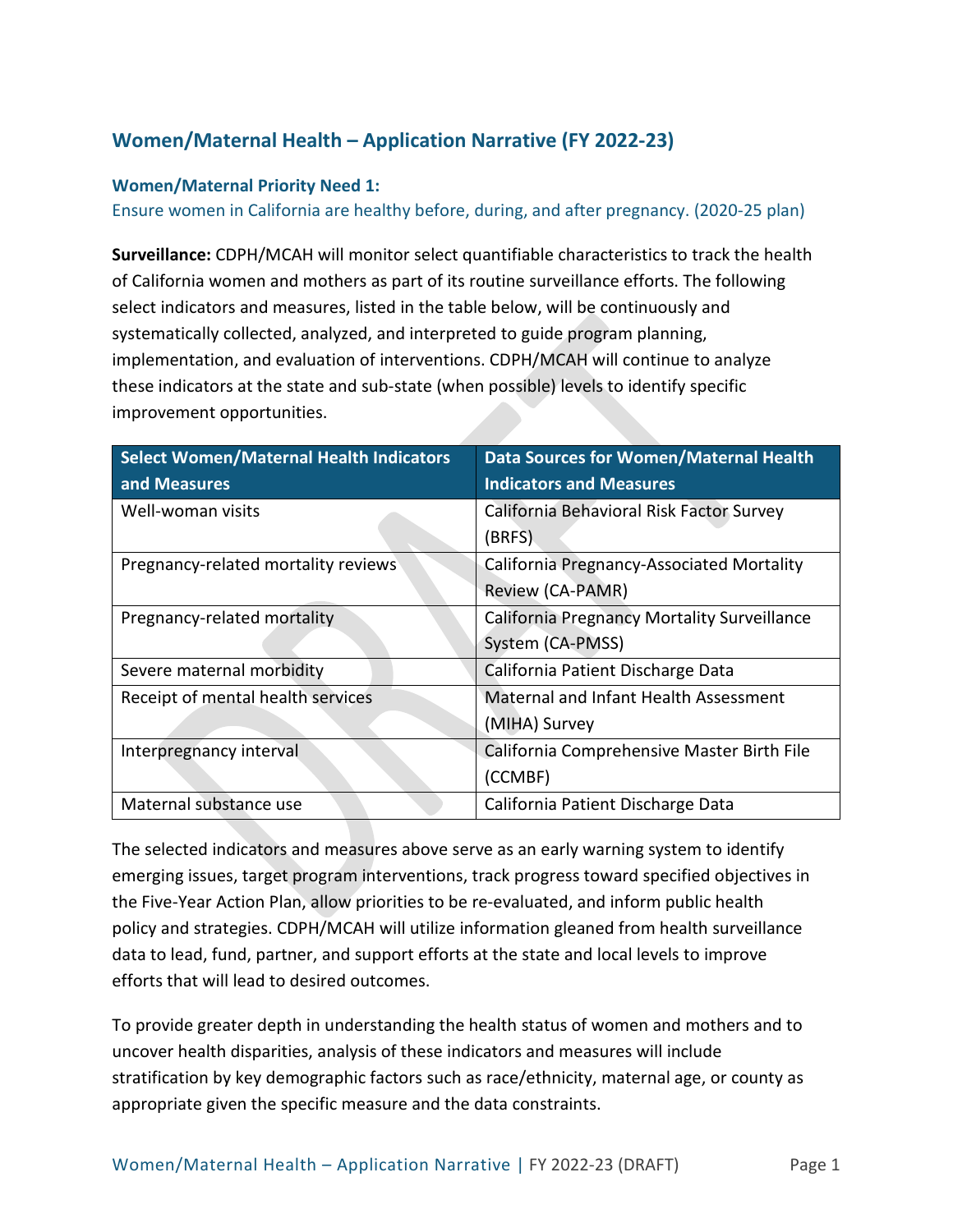#### **Women/Maternal Focus Area 1:**

Reduce the impact of chronic conditions related to maternal mortality.

#### **Women/Maternal Objective 1:**

By 2025, reduce the pregnancy-related mortality ratio (up to 1 year after the end of pregnancy) from 12.8 deaths per 100,000 live births (2019 CA-PMSS) to 12.2 deaths per 100,000 live births.

#### **Women/Maternal Objective 1: Strategy 1:**

Lead surveillance and investigations of pregnancy-related deaths (up to one year after the end of pregnancy) in California.

Activities:

- CDPH/MCAH will lead and fund pregnancy-related mortality surveillance and public health investigation activities.
- CDPH/MCAH will lead surveillance and reporting of pregnancy-related mortality as mandated by Senate Bill (SB) 464 – California Dignity in Pregnancy and Childbirth Act and SB 65 – Maternal Care and Services.
- CDPH/MCAH will focus surveillance and reporting on disparities to inform MCAH programs and promote health equity in California.
- CDPH/MCAH will continue to lead and fund data products associated with pregnancyrelated mortality.
- CDPH/MCAH will lead the dissemination of data findings from CA-PMSS and CA-PAMR case reviews to raise awareness about pregnancy-related deaths and to improve clinical best practices in maternity care.

#### **Women/Maternal Objective 1: Strategy 2:**

Partner to translate findings from pregnancy-related mortality investigations into recommendations for action to improve maternal health and perinatal clinical practices.

- CDPH/MCAH will lead the development of recommendations for prevention of pregnancy-related mortality.
- CDPH/MCAH will partner with community stakeholders to disseminate best practices related to improving maternal health and support systems based on data findings.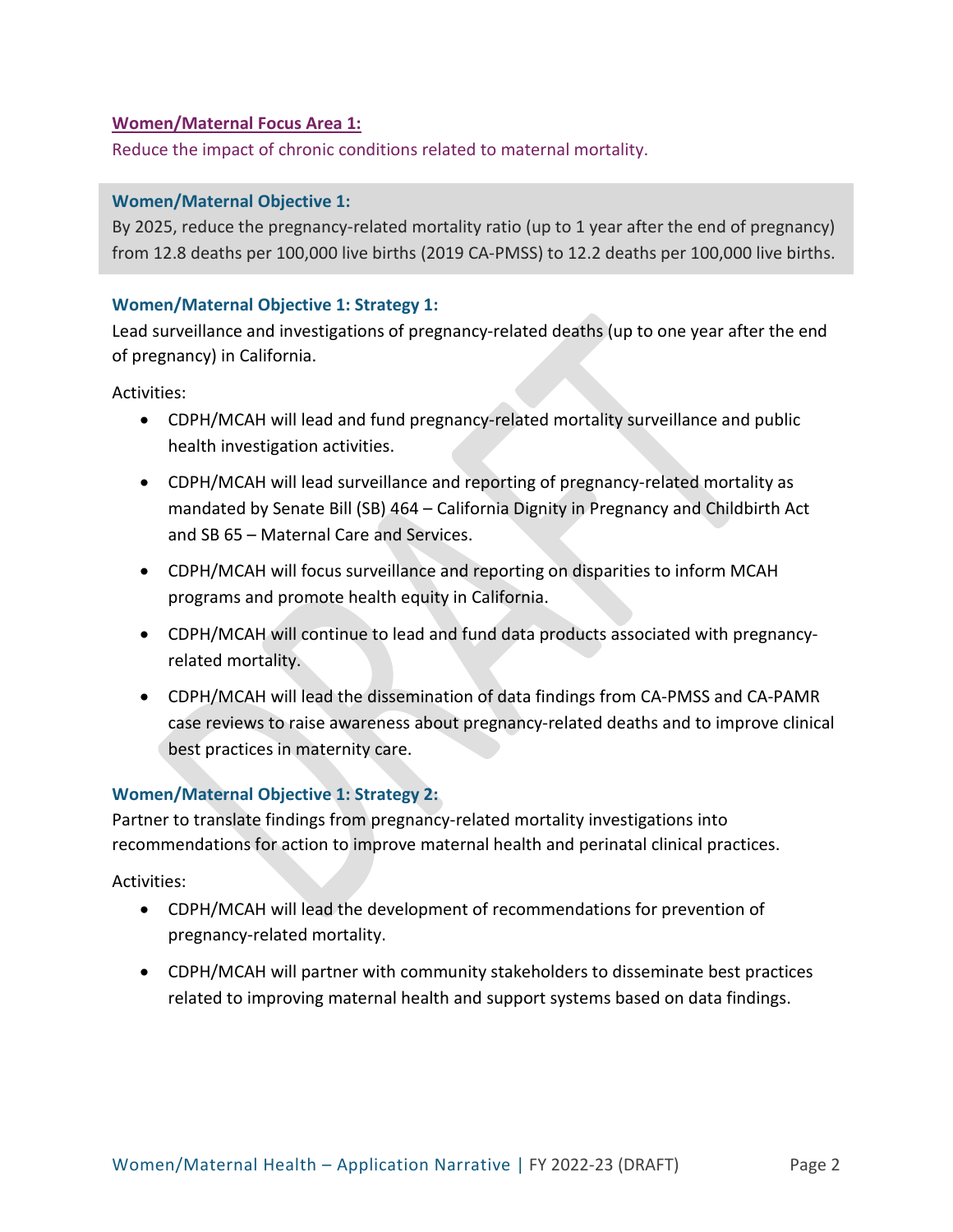#### **Women/Maternal Focus Area 2:**

Reduce the impact of chronic conditions related to maternal morbidity.

#### **Women/Maternal Objective 2:**

By 2025, reduce the rate of severe maternal morbidity from 93.5 per 10,000 delivery hospitalizations (2018 PDD) to 88.8 per 10,000 delivery hospitalizations.

#### **Women/Maternal Objective 2: Strategy 1:**

Lead surveillance and research related to maternal morbidity in California.

Activities:

- CDPH/MCAH will lead surveillance and reporting of maternal morbidity, including measurement of trends and disparities, and review of scientific literature to remain current with respect to both scientific methods and emerging issues. Special focus will be given to any reference discussing the coding change from ICD-9-CM to ICD-10-CM, which began October 1, 2015, in patient discharge data.
- CDPH/MCAH will lead surveillance and reporting of severe maternal morbidity as mandated by SB 464 (now Health & Safety Codes 123630-123630.4), the California Dignity in Pregnancy and Childbirth Act. Mandated reporting will occur at least once every three years and will include, but is not limited to, data on the conditions listed in the California Dignity in Pregnancy and Childbirth Act aggregated by state regions and race/ethnicity.
- CDPH/MCAH will identify and partner with subject matter experts to conduct population-based data analyses to inform decision-making for coordination, support, and possible implementation of Levels of Maternal Care.

## **Women/Maternal Objective 2: Strategy 2:**

Lead statewide regionalization of maternal care to ensure women receive appropriate care for childbirth.

- CDPH/MCAH will continue to fund the Regional Perinatal Programs of California (RPPC) Directors to focus on quality improvement in participating labor and delivery hospitals throughout the state and to coordinate and support a regionalized perinatal system.
- CDPH/MCAH will continue to partner with the Comprehensive Perinatal Services Program (CPSP), WIC Regional Breastfeeding Liaisons, and local MCAH programs to ensure a coordinated delivery system for women during and after their pregnancy.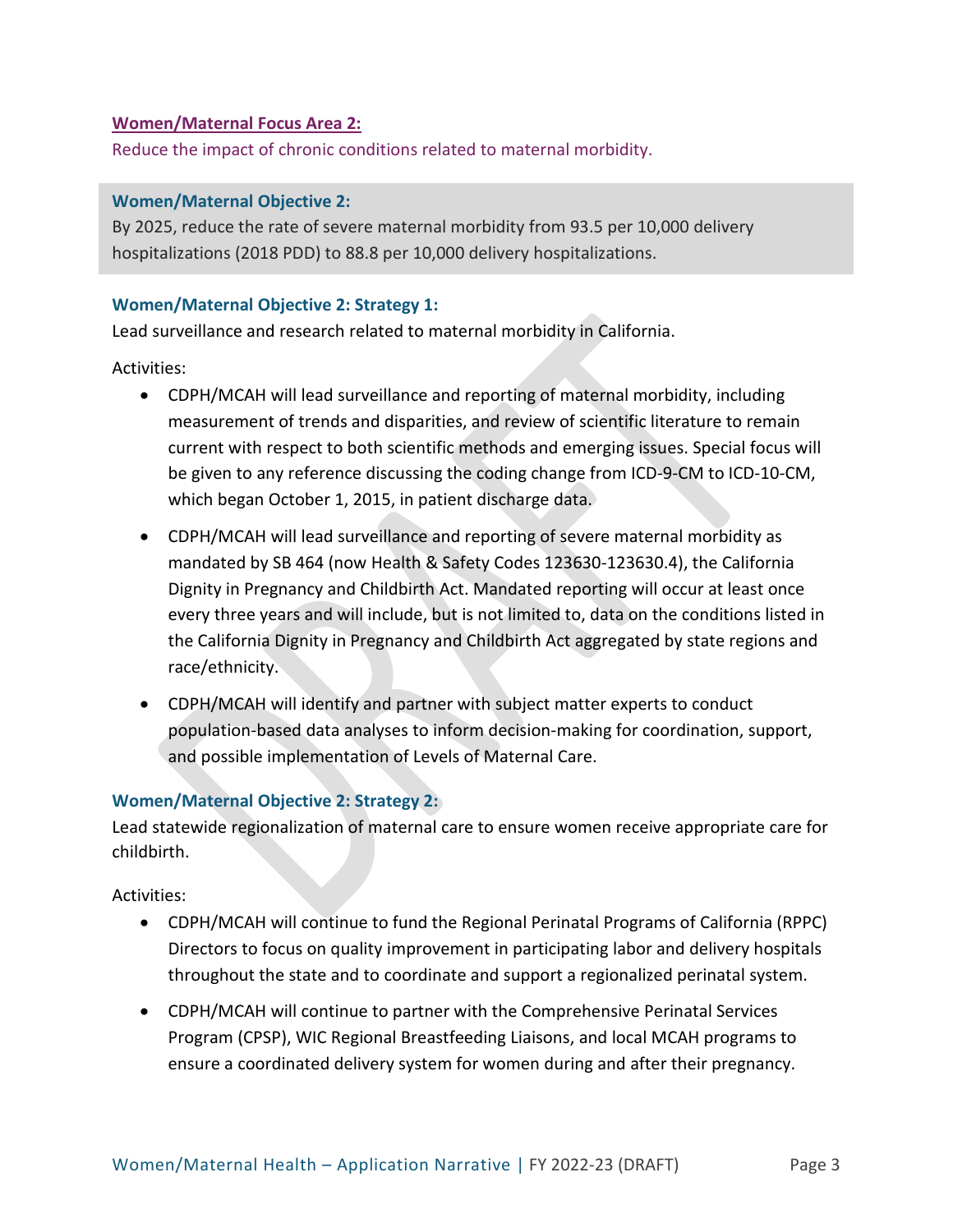- CDPH/MCAH will continue to coordinate the planning, collaboration, and promotion of integrated regional perinatal systems for the delivery of high quality, risk-appropriate health care and social support to pregnant women and their newborn infants.
- CDPH/MCAH will fund a contractor to partner with RPPC Directors to improve the system of care for high-risk women by encouraging the growth and maturation of transfer agreements for the provision of risk-appropriate care specific to maternal health needs.
- CDPH/MCAH will continue to support and sustain a statewide collaborative of public and private entities that combine clinical medicine, population health, and systems of care to promote quality improvement efforts in perinatal health.

## **Women/Maternal Objective 2: Strategy 3:**

Partner to strengthen knowledge and skill among health care providers and individuals about chronic conditions exacerbated during pregnancy.

- CDPH/MCAH will lead the development and implementation of a work plan to reduce the rate of diabetes in pregnancy and overweight/obesity in childbearing parents.
- CDPH/MCAH will continue to lead the development and dissemination of culturally appropriate materials to address chronic disease in disparate populations such as an overweight and obesity brief, a MyPlate for preconception, and a heart disease factsheet.
- CDPH/MCAH will lead the development of a social media campaign to disseminate information about maternal overweight and obesity.
- CDPH/MCAH will continue to fund local Black Infant Health (BIH) sites to develop a statewide media campaign to inform Black women about chronic health conditions and the BIH Program.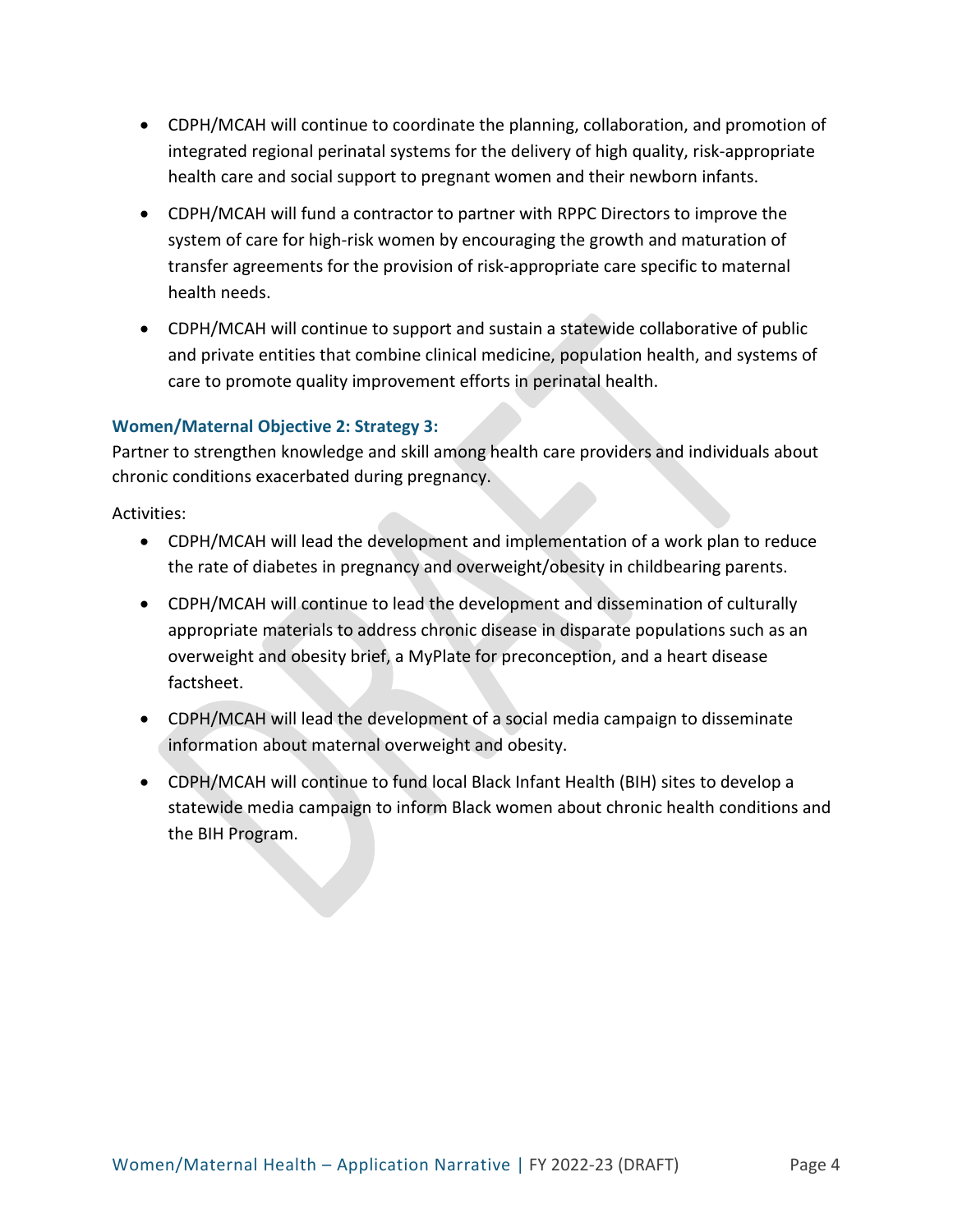#### **Women/Maternal Focus Area 3:**

Improve mental health for all mothers in California.

#### **Women/Maternal Objective 3:**

By 2025, increase the receipt of mental health services among women who reported needing help for emotional well-being or mental health concerns during the perinatal period from 49.6% (provisional 2018 MIHA) to 52.1%.

#### **Women/Maternal Objective 3: Strategy 1:**

Partner with state and local programs responsible for the provision of mental health services and early intervention programs to reduce mental health conditions in the perinatal period.

Activities:

- CDPH/MCAH will partner and collaborate with state departments responsible for the provision of mental health services (CalMHSA, DHCS) to identify gaps and opportunities in the availability, quality, and use of mental health services for women of reproductive age, and support and promote policy that would reduce mental health conditions in the perinatal period.
- CDPH/MCAH will continue to partner at the state and local levels to identify and promote best practices to address mental health, including stigma and discrimination due to mental health diagnosis.
- CDPH/MCAH will continue to support state and local workforce development to address mental health with the population we serve.
- CDPH/MCAH will lead to translate findings from the Maternal Suicide PAMR report into a resource for use by health care providers, individuals, and communities.

## **Women/Maternal Objective 3: Strategy 2:**

Partner to strengthen knowledge and skill among health care providers, individuals, and families to identify signs of maternal mental health-related needs.

- CDPH/MCAH will continue to partner with existing MCAH programs and other Title Vfunded programs (local MCAH, BIH, Indian Health, AFLP, CHVP, CPSP, Preconception Health) in raising awareness about mental health and promoting mental health resources.
- CDPH/MCAH will continue to partner with local CPSP Perinatal Service Coordinators (PSCs) to support new state requirements for provider screening of mental health at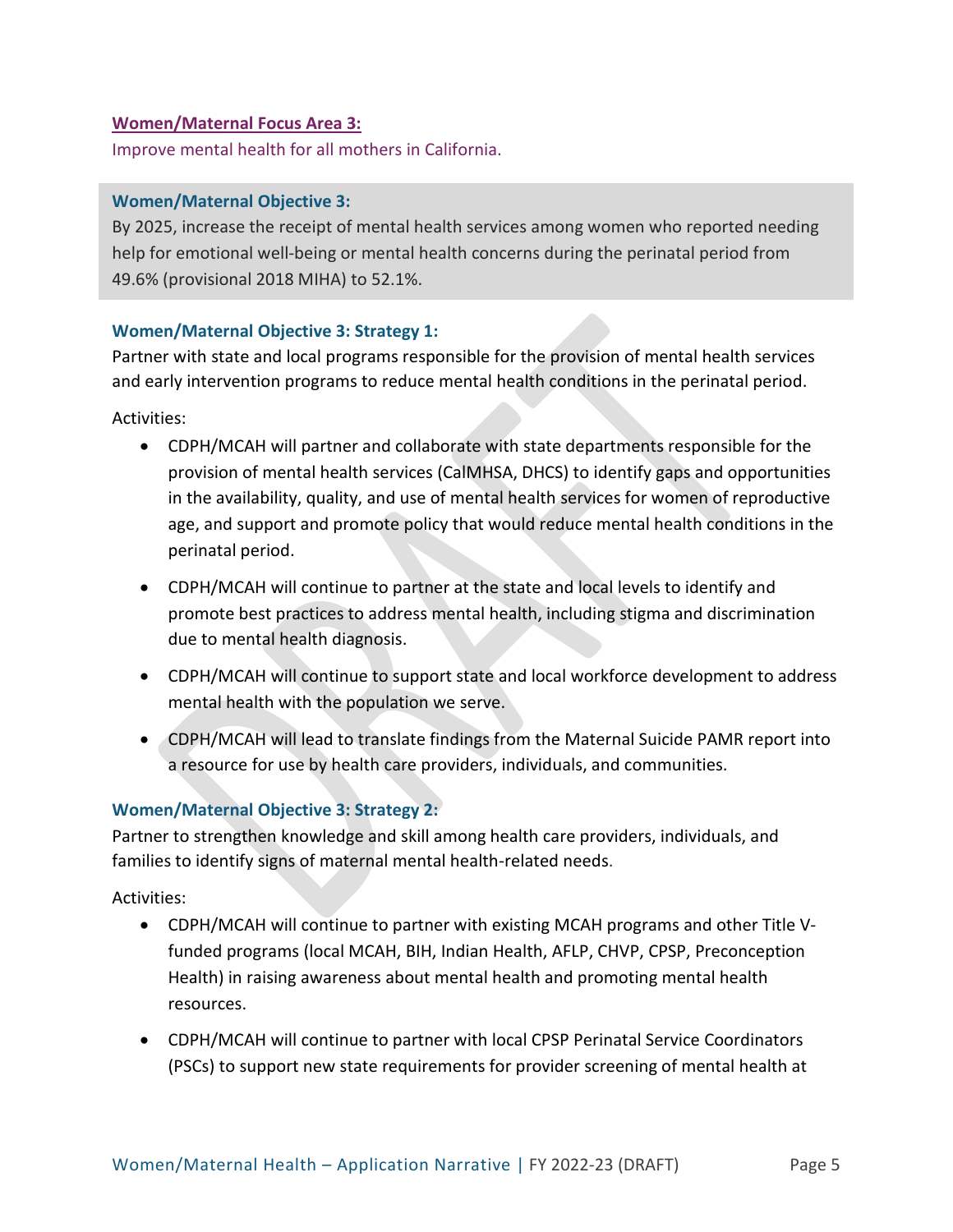least once during pregnancy and postpartum, as well as ensure CPSP providers receive the required training on mental health.

## **Women/Maternal Objective 3: Strategy 3:**

Partner to ensure pregnant and parenting women are screened utilizing standardized and validated tools and linked to needed services for mental health conditions in the perinatal period.

Activities:

- CDPH/MCAH will continue to partner with MCAH-funded programs (CPSP, BIH, CHVP, Indian Health, ALFP, local MCAH) to utilize validated mental health screening tools.
- The DHCS/AIMSS program will continue to partner with Indian Health Service, local MCAH, CPSP, Family Spirit, and other resources to provide evidenced-based screening tools to use for mental health screening on all perinatal and postnatal American Indian women.
- CDPH/MCAH will continue to partner with PSCs to ensure CPSP providers utilize the most up-to-date standardized mental health screening tools and appropriate referrals are made to community resources for CPSP clients.

#### **Women/Maternal Focus Area 4:**

Ensure optimal health before pregnancy and improve pregnancy planning and birth spacing.

#### **Women/Maternal Objective 4:**

By 2025, increase the percentage of women who had an optimal interpregnancy interval of at least 18 months from 73.6% (2017 CCMBF) to 76.4%.

## **Women/Maternal Objective 4: Strategy 1:**

Partner to increase provider and individual knowledge and skill to improve health and health care before and between pregnancies.

- CDPH/MCAH will continue to partner, communicate, collaborate, and coordinate preconception and interconception program work, best practices, resources, and education cross-sectionally and department wide.
- CDPH/MCAH will continue to support and coordinate the Preconception Health Council of California (PHCC) quarterly meetings and biweekly PHCC Executive Committee meetings.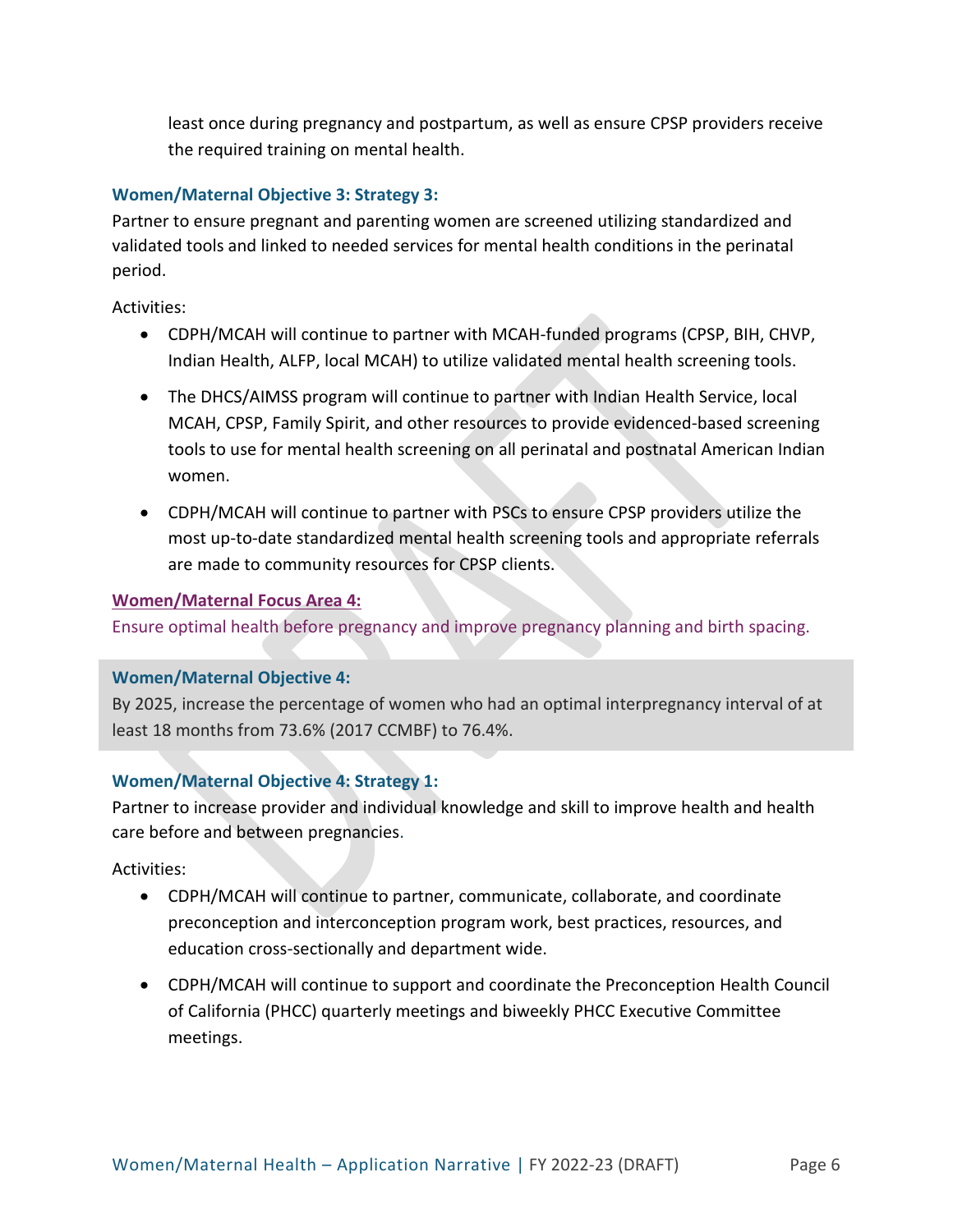- CDPH/MCAH will continue to support and share preconception and interconception best practices, resources and MCAH local program updates to PHCC to guide and inform statewide preconception and interconception efforts.
- CDPH/MCAH will continue to support the use of the Every Woman California website to be used as a platform for sharing best practices, resources, and education for preconception and interconception health, health care, sexual and reproductive health services, and psychosocial well-being information for the public and health professionals.
- CDPH/MCAH will support disseminating and promoting best practices, resources, and education from key preconception initiatives and local MCAH programs through statewide channels of communication (i.e., newsletters, eblasts, collaborative updates, briefings, etc.)
- CDPH/MCAH will support PSCs in disseminating and encouraging best practices, resources, and education to local CPSP providers to promote preconception and interconception care to eligible individuals.

## **Women/Maternal Objective 4: Strategy 2:**

Lead a population-based assessment of mothers in California, the Maternal and Infant Health Assessment Survey (MIHA), to provide data to guide programs and services.

- CDPH/MCAH will continue to partner with the University of California San Francisco (UCSF) Center for Health Equity to refine the MIHA questionnaire with new topics of interest and revise the MIHA sampling plan as needed to ensure representative data at the state, regional, and county levels.
- CDPH/MCAH will support the UCSF Center for Health Equity to implement data collection activities and maximize participation among individuals selected to participate in the survey.
- CDPH/MCAH will support the UCSF Center for Health Equity to weight the study data and prepare an annual MIHA analytic dataset and codebook.
- CDPH/MCAH will partner with the UCSF Center for Health Equity to conduct analyses of CDPH/MCAH priority topics, develop surveillance products, and design and implement scientific research studies.
- CDPH/MCAH will lead the dissemination of findings in a variety of MIHA data products.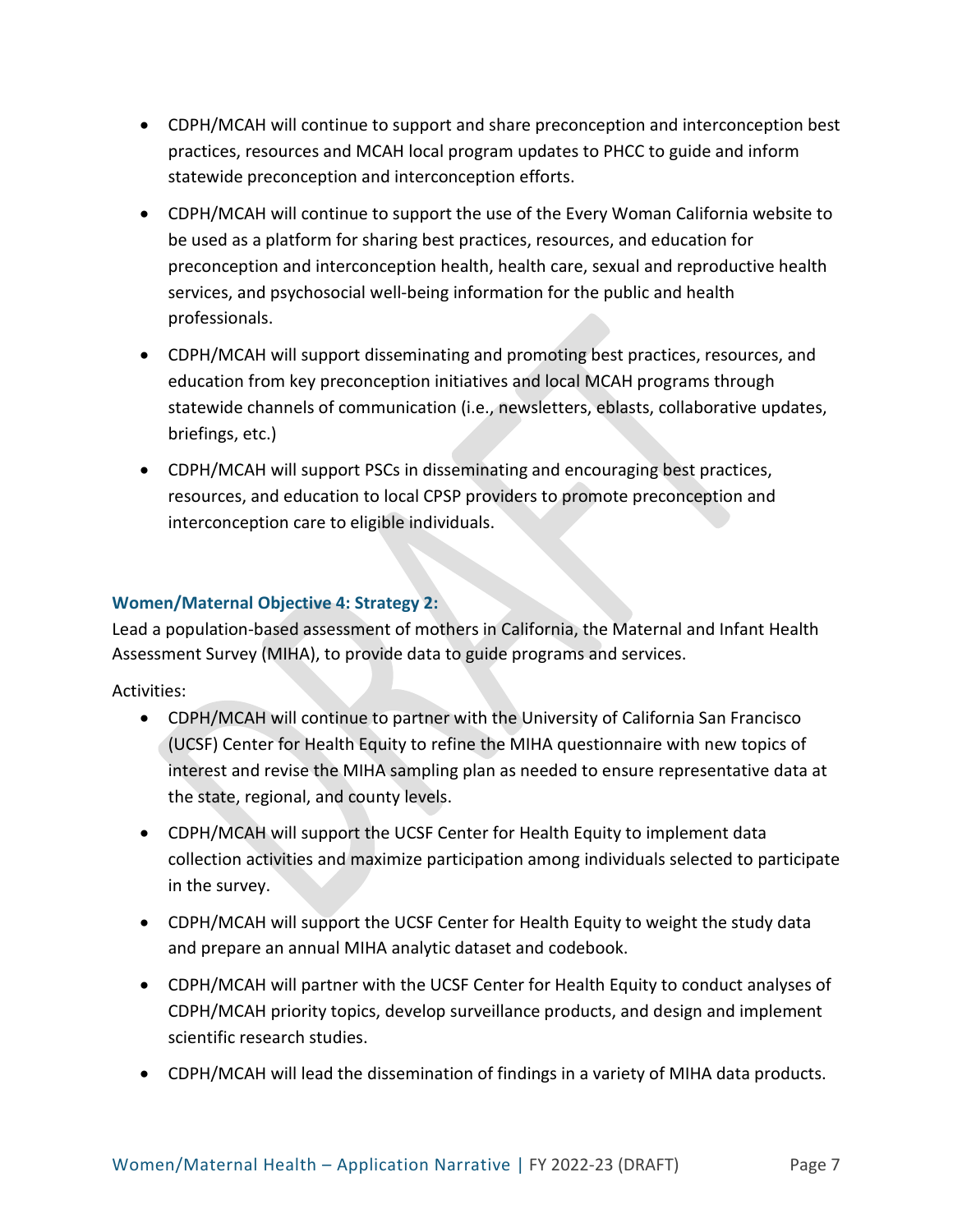## **Women/Maternal Objective 4: Strategy 3:**

Lead the implementation of the Comprehensive Perinatal Service Provider (CPSP) program to ensure access to comprehensive prenatal care for Medi-Cal Fee-for-Service clients.

Activities:

- CDPH/MCAH will continue to lead in utilizing standards, set forth in legislation, for an applicant to become a CPSP provider, review applications, and notify the applicant if their application is accepted.
- CDPH/MCAH will continue to support local PSCs to identify and recruit providers in medically underserved areas to increase access to perinatal care.
- CDPH/MCAH will continue to to support expansion of community-based perinatal and postpartum services for California's birthing population. CDPH/MCAH will continue to lead in monitoring and providing oversight of CPSP including quality improvement efforts to monitor providers and ensure quality of care for CPSP.
- CDPH/MCAH will continue to fund the PSC Annual Meeting and asynchronous online training to ensure PSCs are equipped to provide technical assistance to CPSP providers who implement provision of CPSP services.

## **Women/Maternal Objective 4: Strategy 4:**

Fund the DHCS Indian Health Program (IHP) to administer the American Indian Maternal Support Services (AIMSS) to provide case management and home visitation program services for American Indian women during and after pregnancy.

- DHCS/AIMSS will continue to support and provide case management services to their programs using evidenced-based curricula and resources provided through Family Spirit, CPSP, the American College of Obstetricians and Gynecologists, and other best practices.
- DHCS/AIMSS will continue to provide technical assistance to all program case managers to support home visiting -related activities.
- DHCS/AIMSS will continue to support and share resources, education materials, and training related to American Indian perinatal and postnatal health and well-being.
- DHCS/AIMSS will continue to support and provide AIMSS programs with online or in person (when available) training opportunities to keep providers up-to-date with evidenced-based training from CPSP and Family Spirit.
- DHCS/AIMSS program will continue to support and provide education on the importance of following up with their postpartum visits to the obstetrician partners.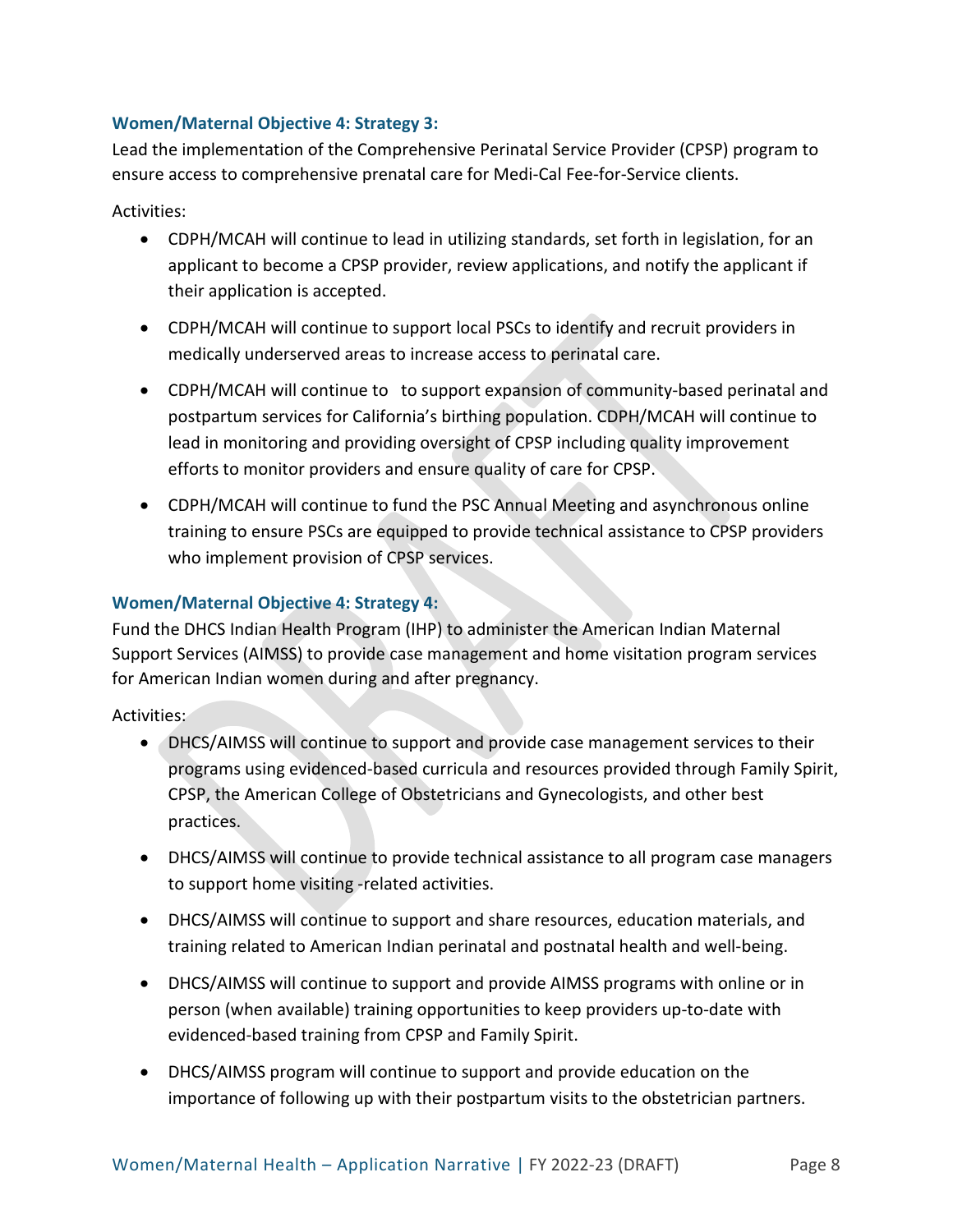### **Women/Maternal Focus Area 5:**

Reduce maternal substance use.

#### **Women/Maternal Objective 5:**

By 2025, reduce the rate of maternal substance use from 20.7 per 1,000 delivery hospitalizations (2018 PDD) to 19.7 per 1,000 delivery hospitalizations.

#### **Women/Maternal Objective 5: Strategy 1:**

Lead research and surveillance on maternal substance use in California.

Activities:

• CDPH/MCAH will lead surveillance of maternal substance use (including measurement of trends and disparities), review of scientific literature, and dissemination of data findings to help inform programs and services.

#### **Women/Maternal Objective 5: Strategy 2:**

Partner at the state and local level to increase prevention and treatment of maternal opioid and other substance use.

- CDPH/MCAH will lead the creation of a social media toolkit to raise awareness about opioids and pregnancy.
- CDPH/MCAH will disseminate resources to stakeholders to promote prevention of maternal opioid and substance abuse.
- CDPH/MCAH will disseminate consumer-facing resources and education materials via the MCAH website.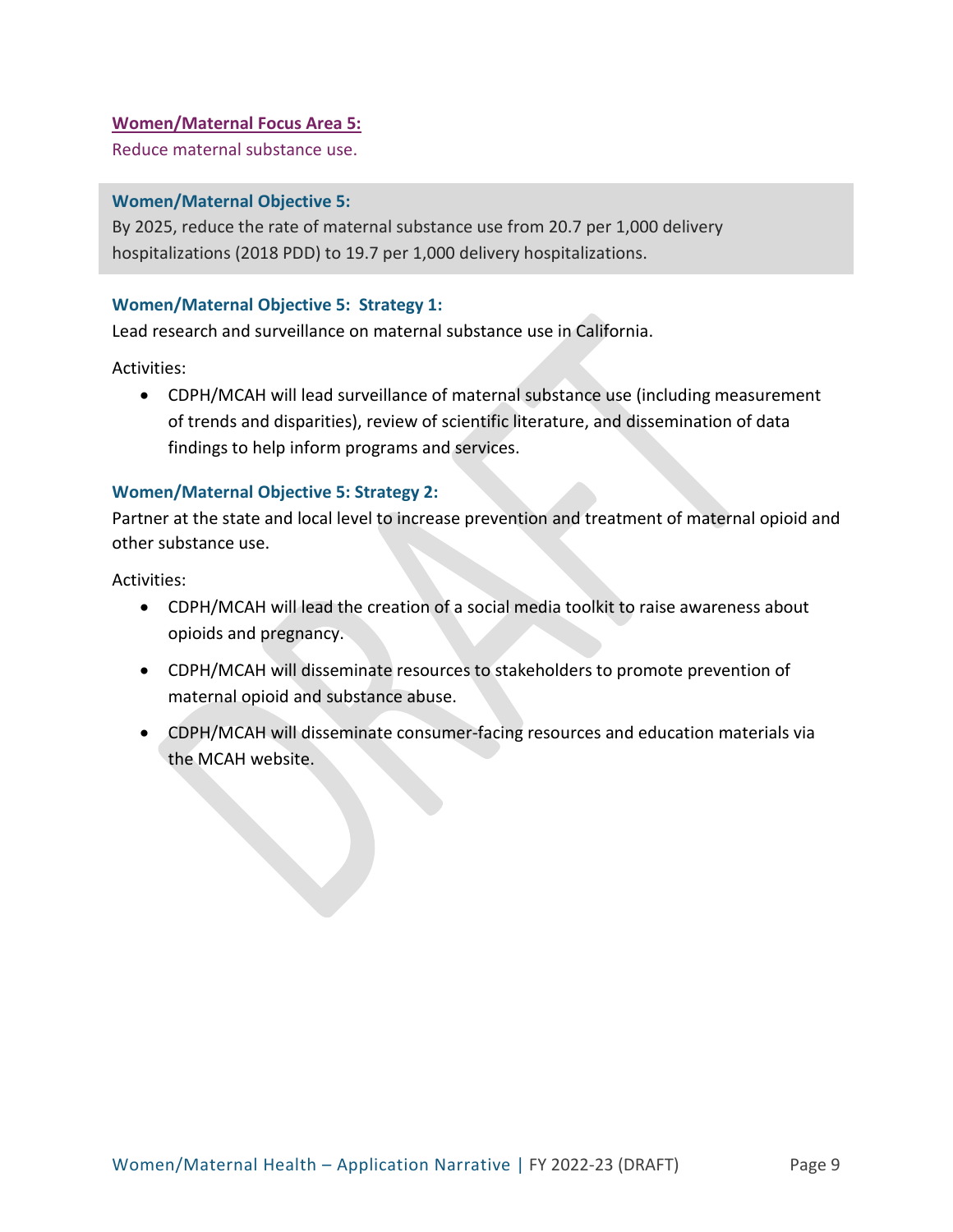# **Perinatal/Infant Health – Application Narrative (FY 2022-23)**

#### **Perinatal/Infant Priority Need 1:**

Ensure all infants are born healthy and thrive in their first year of life. (2020-25 plan)

#### **Perinatal/Infant Priority Need 2:**

Reduce infant mortality with a focus on eliminating disparities. (2020-25 plan)

**Surveillance:** CDPH/MCAH will monitor select quantifiable characteristics to track the health of California infants as part of its routine health surveillance efforts. The following indicators and measures, as listed in the table below, are continuously and systemically collected, analyzed, and interpreted to guide program planning, implementation, and evaluation of interventions. These indicators will be analyzed by state, county, race/ethnicity, and other sub-state levels to identify specific improvement opportunities.

| Select Perinatal/Infant Health Indicators<br>and Measures | <b>Data Sources for Perinatal/Infant Health</b><br><b>Indicators and Measures</b> |
|-----------------------------------------------------------|-----------------------------------------------------------------------------------|
| Breastfeeding initiation and duration                     | Maternal and Infant Health Assessment (MIHA)                                      |
|                                                           | Survey and Genetic Disease Screening Program,                                     |
|                                                           | <b>Newborn Screening Data</b>                                                     |
| Infant mortality, including SUID/SIDS                     | California Birth Cohort File or California                                        |
|                                                           | <b>Comprehensive Master Birth and Death Files</b>                                 |
| Grief and bereavement services                            | <b>SIDS Program Data</b>                                                          |
| Infant safe sleep practices                               | <b>MIHA</b>                                                                       |
| Preterm birth rate, including rate among                  | California Birth Statistical Master File (BSMF)                                   |
| infants born to non-Hispanic Black women                  |                                                                                   |

#### **Perinatal/Infant Focus Area 1:**

Improve healthy infant development through breastfeeding.

#### **Perinatal/Infant Objective 1:**

By 2025, increase the percent of women who report exclusive in-hospital breastfeeding from 70.2% (2018 GDSP) to 72.5%.

#### **Perinatal/Infant Objective 1: Strategy 1:**

Lead surveillance of breastfeeding practices and assessment of initiation and duration trends.

Activities:

• CDPH/MCAH will lead breastfeeding data collection and surveillance in collaboration with Women, Infants, and Children (WIC), and University of California San Francisco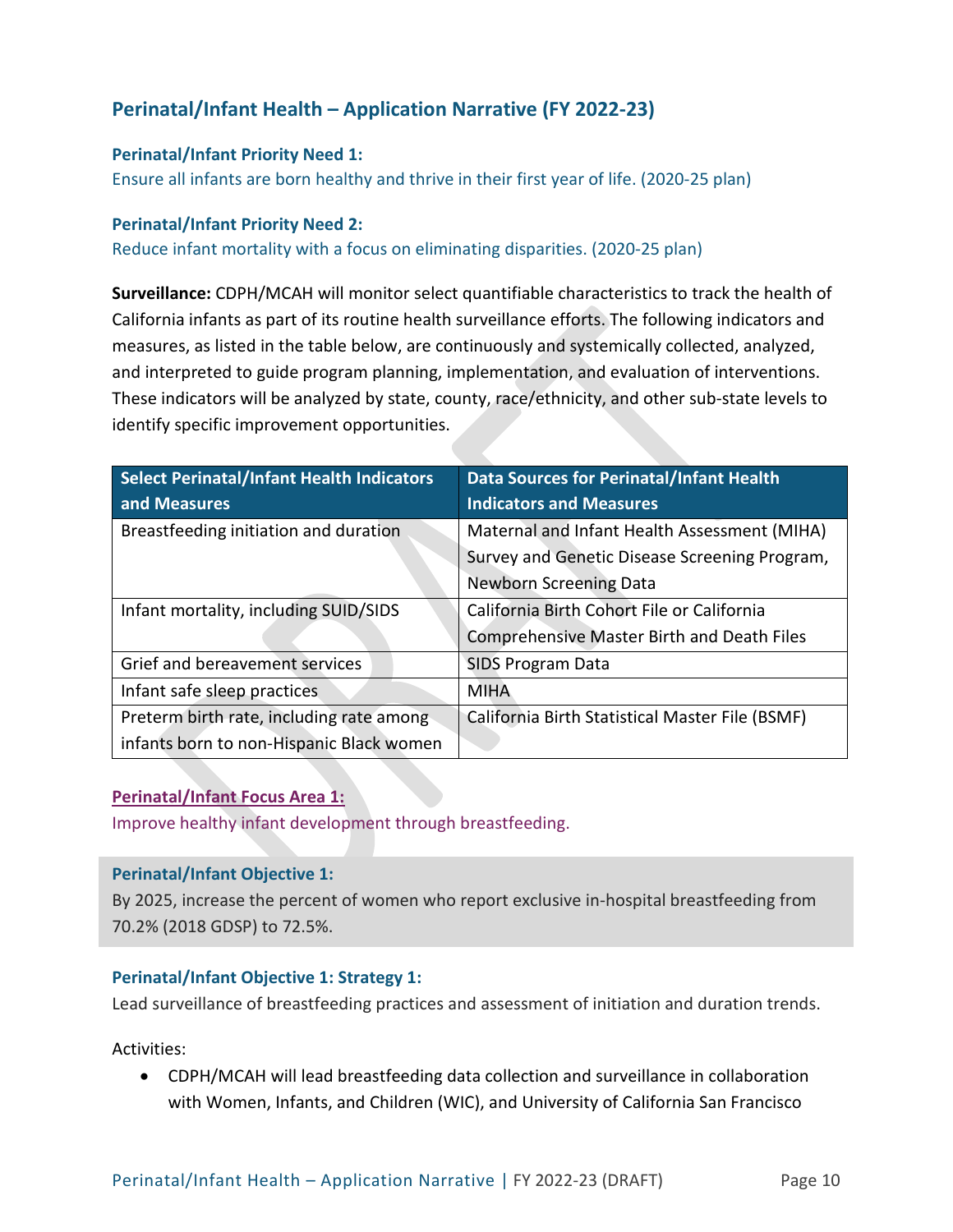(UCSF) on social disparities in health utilizing the Maternal and Infant Health Assessment (MIHA) Survey.

• CDPH/MCAH will lead the dissemination of breastfeeding data findings to increase inhospital breastfeeding initiation in California.

## **Perinatal/Infant Objective 1: Strategy 2:**

Lead technical assistance and training to support breastfeeding initiation, including the implementation of the Model Hospital Policy or Baby Friendly Hospital Initiative in all California birthing hospitals by 2025.

Activities:

- CDPH/MCAH will partner with MCAH programs to include evidence-based breastfeeding guidance within their program curriculum.
- CDPH/MCAH will lead the completion and dissemination of the Model Hospital Policy and partner with Regional Perinatal Programs of California (RPPC) directors and WIC Regional Breastfeeding Liaisons (RBLs) to provide technical assistance.
- CDPH/MCAH will lead the completion and development of resources to assist local MCAH programs with compliance with the Model Hospital Policy and the Baby Friendly Hospital Initiative.
- CDPH/MCAH will identify best practices to support health care workers in their efforts to educate families on the importance of the Ten Steps to Successful Breastfeeding through Family Health Outcomes Project (FHOP) trainings/webinars for local MCAH programs.

## **Perinatal/Infant Objective 1: Strategy 3:**

Partner to develop and disseminate information and resources about policies and best practices to promote breastfeeding duration, including lactation accommodation within all MCAH programs.

- CDPH/MCAH will continue to partner with FHOP, California WIC Association (CWA), and the California Breastfeeding Coalition (CBC) to develop a training for community health centers on how to adopt the "9 Steps to Breastfeeding Friendly: Guidelines for Community Health Centers and Outpatient Care Settings" [\(PDF\)](https://www.calwic.org/storage/documents/bf/2016/9StepGuide.pdf).
- CDPH/MCAH will continue to partner with local MCAH Directors, local health jurisdiction Breastfeeding Coordinators, and WIC RBLs to develop and disseminate information to communities and businesses on lactation accommodation laws.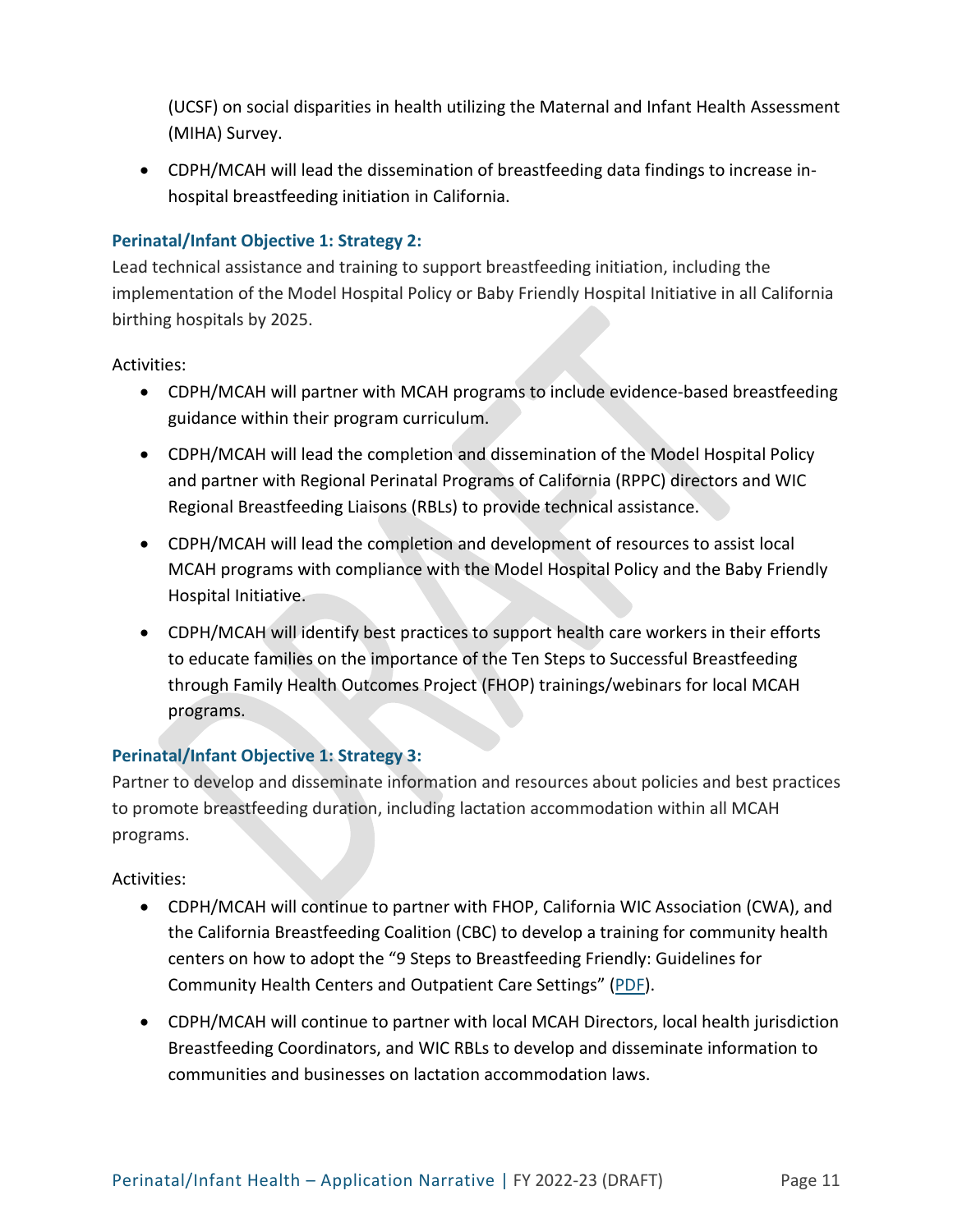- CDPH/MCAH will continue to partner with the CWA and CBC on the dissemination and education of the Low Wage Worker Lactation Accommodation Brief developed with the Childhood Obesity Collaborative Innovation and Improvement Network.
- CDPH/ MCAH will continue to provide training, technical assistance, and resources to American Indian Maternal Support Services (AIMSS) programs to promote breastfeeding among American Indian women.

## **Perinatal/Infant Focus Area 2:**

Improve healthy infant development through caregiver/infant bonding.

## **Perinatal/Infant Objective 1: Strategy 4:**

Partner with birthing hospitals to support caregiver/infant bonding.

Activities:

- CDPH/MCAH will support and promote clearer guidelines on skin-to-skin care and Kangaroo Mother Care through MCAH local programs and RPPC Directors.
- CDPH/MCAH will lead the development of social media posts and educational materials to raise awareness about the importance of infant/caregiver bonding.
- CDPH/MCAH will support and expand gender sensitivity in lactation promotion to include breastfeeding.
- DHCS/AIMSS programs will provided education materials, resources, and training on infant bonding that are culturally appropriate.
- DHCS/AIMSS programs will continue to utilize CPSP, Healthy Spirit, and other culturally appropriate educational materials for American Indian infants.

**Perinatal/Infant Focus Area 3:**  Reduce Black Infant Mortality.

## **Perinatal/Infant Objective 2:**

By 2025, reduce the rate of infant deaths from 4.2 per 1,000 live births (2017 BSMF/DSMF) to 4.0.

## **Perinatal/Infant Objective 2: Strategy 1:**

Lead research and surveillance related to fetal and infant mortality in California.

Activities:

• CDPH/MCAH will lead and fund the data collection and surveillance of fetal and infant deaths, including disparities in race/ethnicity.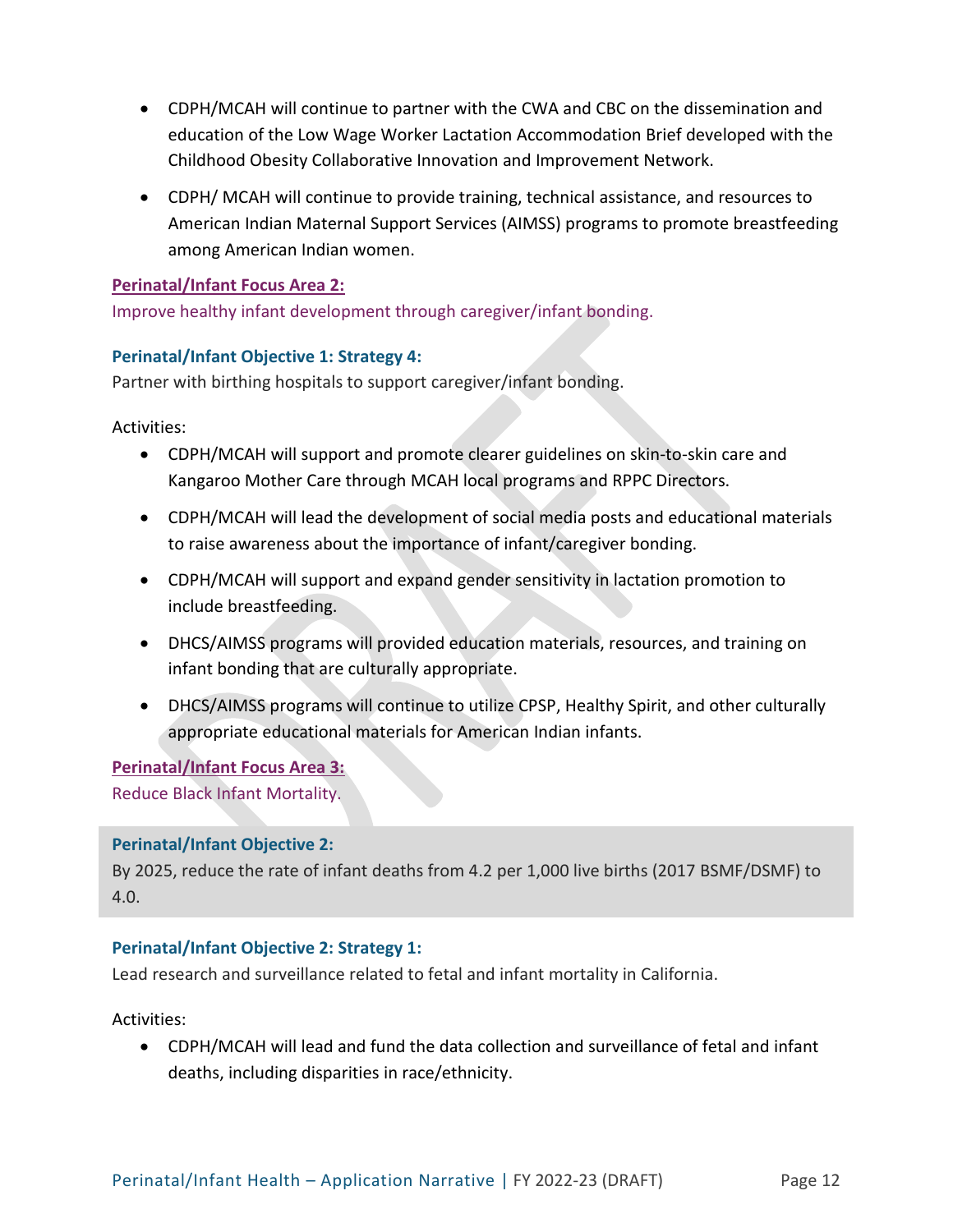• CDPH/MCAH will lead the development and dissemination of data findings, reports, and presentations related to fetal and infant mortality in California.

## **Perinatal/Infant Objective 2: Strategy 2:**

Support local fetal infant mortality review (FIMR) programs by expanding and implementing infant safe sleep strategies and engaging community action team members in efforts to reduce then number of sudden unexpected infant deaths.

## Activities:

- CDPH/MCAH will support local FIMR programs to organize community action members to develop a plan and engage community action teams in efforts to reduce the number of sleep related deaths and implement culturally appropriate infant safe sleep strategies.
- CDPH/MCAH will compile and summarize strategies, best practices and lessons learned from local FIMR Programs.

## **Perinatal/Infant Objective 2: Strategy 3:**

Lead the California SIDS Program to provide grief and bereavement support to parents, as well as technical assistance, resources, and training on infant safe sleep to reduce infant mortality.

- CDPH/MCAH will continue to lead and track reporting of infant deaths from local health jurisdictions.
- CDPH/MCAH will continue to lead the dissemination of data findings, reports, and presentations for local SIDS programs.
- CDPH/MCAH will continue to partner with the California SIDS Program to provide training on grief and bereavement support to support families impacted by SIDS, sudden unexpected infant death (SUID), and other sleep-related infant deaths.
- CDPH/MCAH will continue to lead the California SIDS Program by increasing awareness, promoting safe sleep education, identifying risk factors, and providing resources.
- CDPH/MCAH will continue to support and promote the 2016 American Academy of Pediatrics Recommendations for a Safe Infant Sleeping Environment, endorse dissemination of the Safe to Sleep education campaign materials and lead the development of safe sleep strategies that address SIDS and other sleep-related causes of infant death.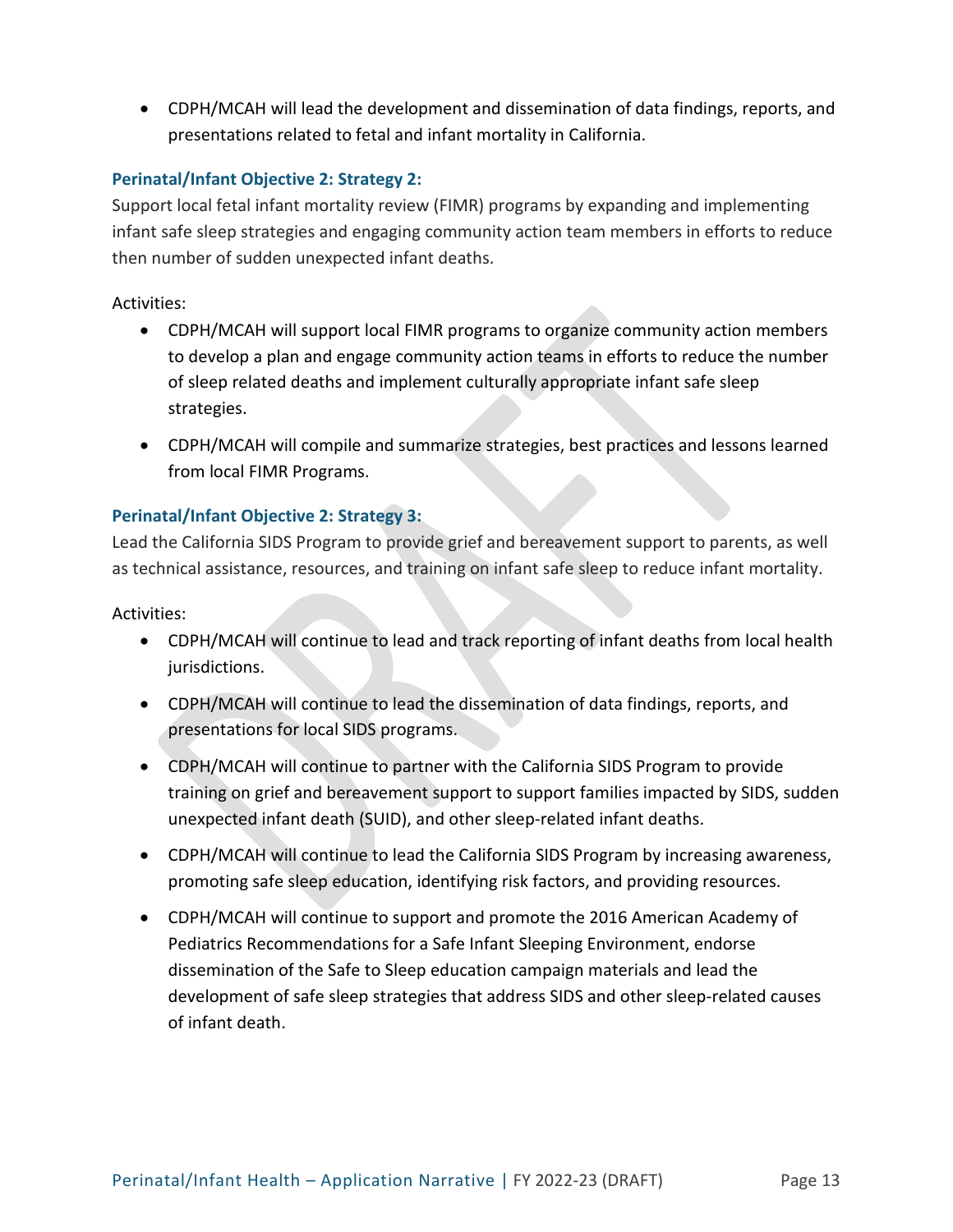- CDPH/MCAH will support and notify California birthing hospitals and licensed midwives of their responsibility to disseminate SUID/SIDS risk reduction information to parents or guardians of newborns upon discharge.
- CDPH/MCAH will lead and fund local MCAH programs (CHVP, AFLP, BIH, PEI, Local MCAH and IHP) to provide SUID/SIDS risk reduction and infant safe sleep education and resources to pregnant and parenting women.
- The DHCS/AIMSS programs will continue to be provided grief and bereavement support through training, resources, and educational materials to support American Indian families experiencing infant mortality.
- The DHCS/AIMSS programs will be provided training, educational materials, and resources for American Indian safe sleep education utilizing best practices.

**Perinatal/Infant Focus Area 4:**  Reduce preterm births.

### **Perinatal/Infant Objective 3:**

By 2025, reduce the percentage of preterm births from 8.7% (2017 BSMF) to 8.4%.

### **Perinatal/Infant Objective 3: Strategy 1:**

Lead research and surveillance on disparities in preterm birth rates in California.

Activities:

- CDPH/MCAH will lead and fund the data collection and surveillance of preterm births, including disparities in race/ethnicity.
- CDPH/MCAH will lead the dissemination of data findings, reports, and presentations related to preterm birth in California.
- CDPH/MCAH will support the development and dissemination of the California Black Maternal and Infant Health Report.

## **Perinatal/Infant Objective 3: Strategy 2:**

Lead the implementation of the Black Infant Health (BIH) Program to reduce the impact of stress due to structural racism to improve Black birth outcomes.

- CDPH/MCAH will continue to lead and fund state and local BIH Program.
- CDPH/MCAH will support local MCAH programs' development of public awareness campaign through BIH funds.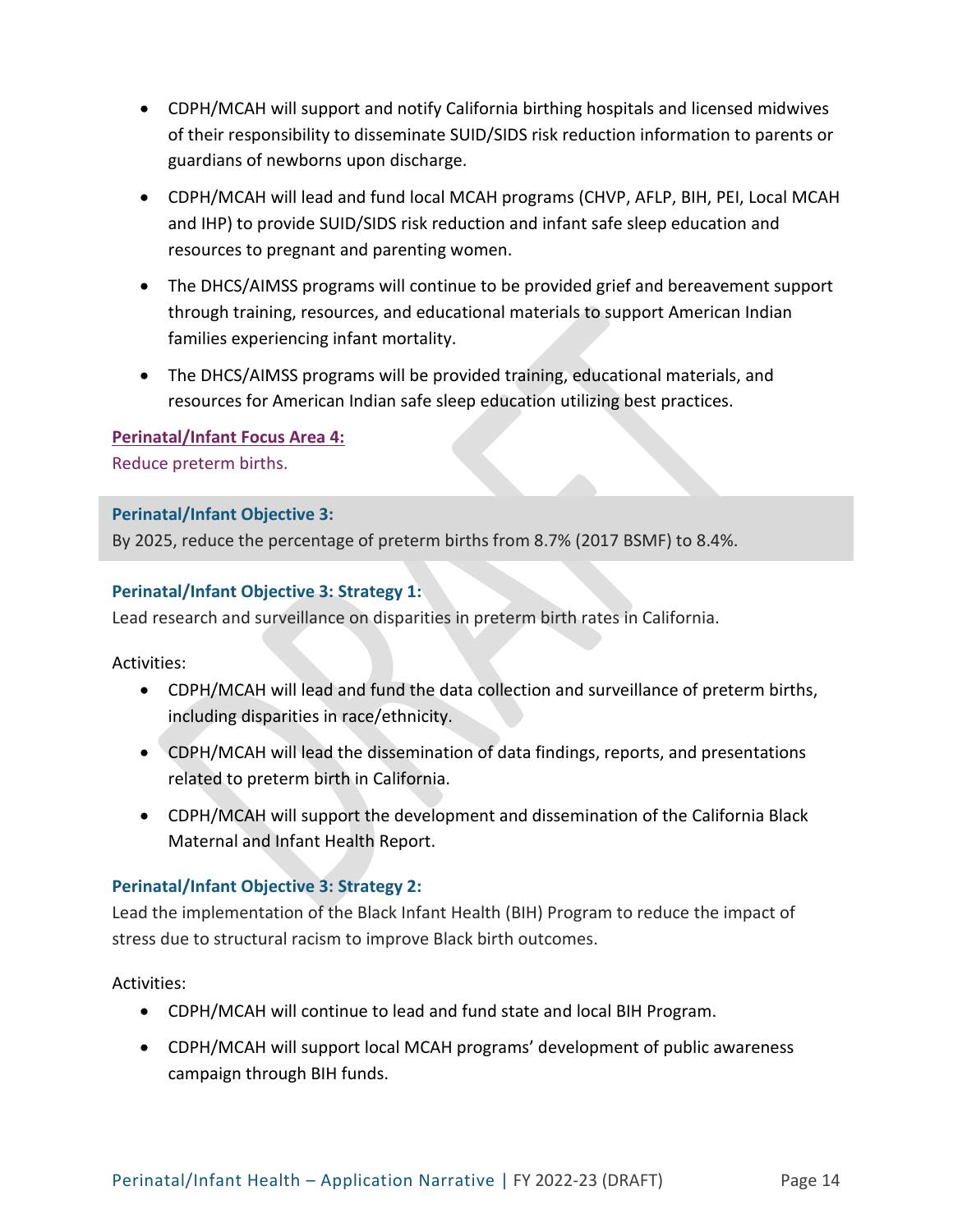- CDPH/MCAH will increase the identification of Black women who are at risk for a preterm delivery and connect them to appropriate resources.
- CDPH/MCAH will partner with professional organization such as the American College of Obstetricians and Gynecologists and March of Dimes to provide education materials related to preterm birth reduction strategies to pregnant Black women.

## **Perinatal/Infant Objective 3: Strategy 3:**

Lead the implementation of the Perinatal Equity Initiative (PEI) to increase perinatal equity in California.

Activities:

- CDPH/MCAH will lead learning collaborative cohorts to promote statewide sharing of best practices to decrease the infant mortality rate.
- Collaborate with experts to support successful implementation of legislated interventions.
- CDPH/MCAH will continue to support implementation of the PEI interventions at the local level.
- CDPH/MCAH will continue to support local MCAH programs' development of public awareness campaigns with PEI funds.

## **Perinatal/Infant Objective 3: Strategy 4:**

Lead the development and dissemination of preterm birth reduction strategies across California.

- CDPH/MCAH will support and facilitate the process of incorporating preterm birth reduction strategies in all MCAH programs (CHVP, AFLP, BIH, Preconception Health, local MCAH, and CPSP).
- CDPH/MCAH will lead, create, and disseminate social media toolkits that address preterm birth.
- CDPH/MCAH will disseminate preterm birth prevention strategies, resources, and best practices to stakeholder groups.
- CDPH/MCAH will disseminate consumer-facing resources and education materials via the MCAH website.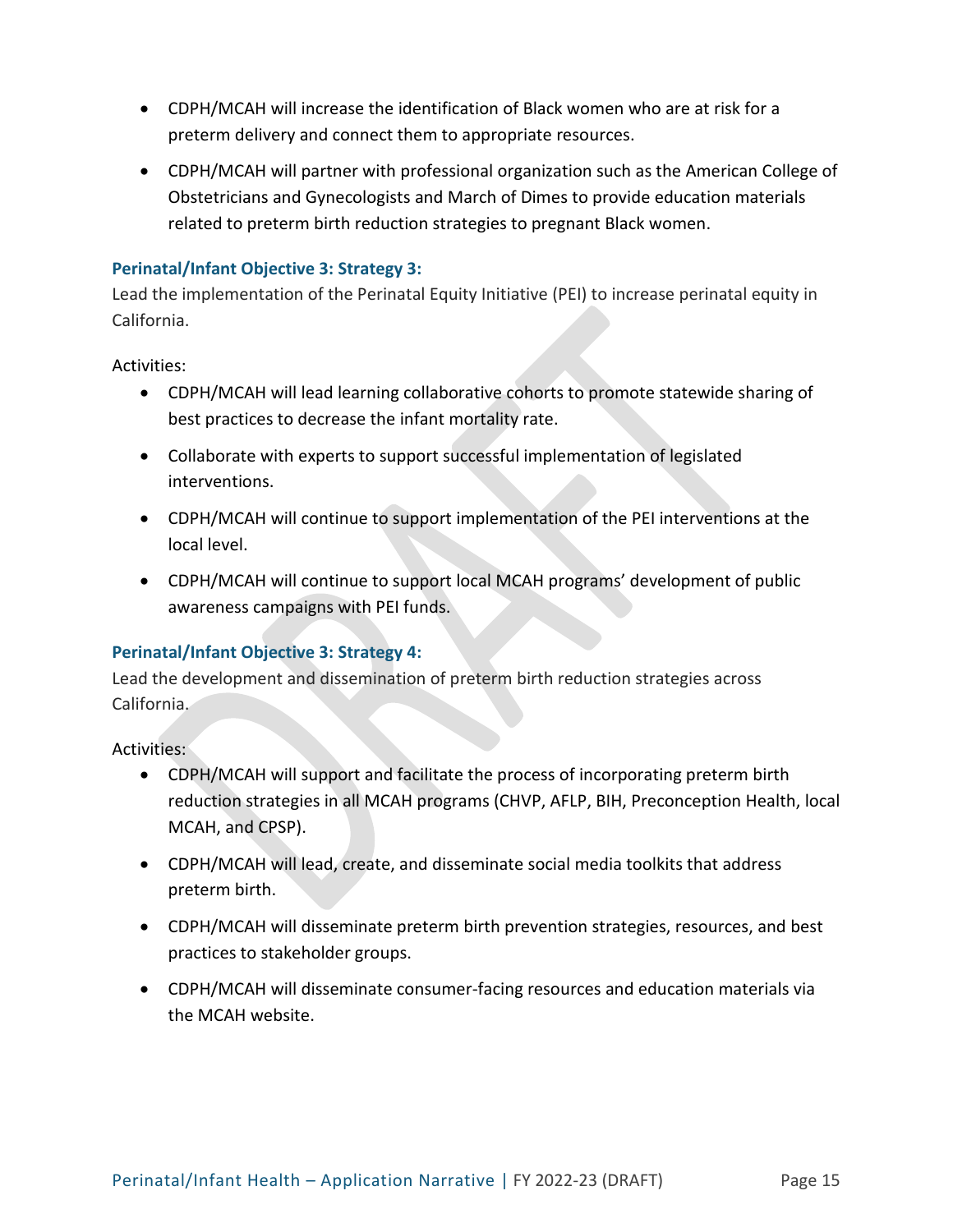# **Child Health – Application Narrative (FY 2022-23)**

#### **Child Priority Need 1:**

Optimize the healthy development of all children so they can flourish and reach their full potential. (2020-25 plan)

**Surveillance:** Throughout FY 2021-22, CDPH/MCAH will monitor quantifiable characteristics to track the health of California children as part of routine health surveillance efforts. The following indicators and measures listed in the table below are continuously and systematically collected, analyzed, and interpreted to guide program planning, implementation, and evaluation of interventions. These indicators will be analyzed at the state and sub-state (where sample-size allowed) levels to identify specific improvement opportunities.

| <b>Select Child Health Indicators and Measures</b>      | Data Sources for Child Health Indicators and |
|---------------------------------------------------------|----------------------------------------------|
|                                                         | <b>Measures</b>                              |
| Developmental screening                                 | National Survey of Children's Health (NSCH); |
|                                                         | California Health Interview Survey (CHIS)    |
| Family resilience                                       | <b>NSCH</b>                                  |
| Preventive dental visit                                 | <b>NSCH</b>                                  |
|                                                         |                                              |
| Childhood overweight and obesity (5 <sup>th</sup> grade | California Department of Education, Physical |
| students)                                               | Fitness Testing Research Files (FitnessGram) |
| Childhood flourishing                                   | <b>NSCH</b>                                  |
| Preventive medical visit                                | Local MCAH program data                      |
| Insurance status and adequacy                           | American Community Survey (ACS); NSCH        |
| Family and childhood poverty                            | ACS; Public Policy Institute of CA Poverty   |
|                                                         | Measure                                      |
| Adverse childhood experiences                           | NSCH; Maternal and Infant Heath              |
|                                                         | Assessment (MIHA) Survey                     |
| Food insecurity                                         | MIHA; KidsData; CHIS; NSCH                   |
| Housing and income inequality                           | <b>County Health Rankings</b>                |
| Reading daily to child (0-5 years)                      | <b>CHIS</b>                                  |
| Economic stability                                      | California Employment Development            |
|                                                         | Department                                   |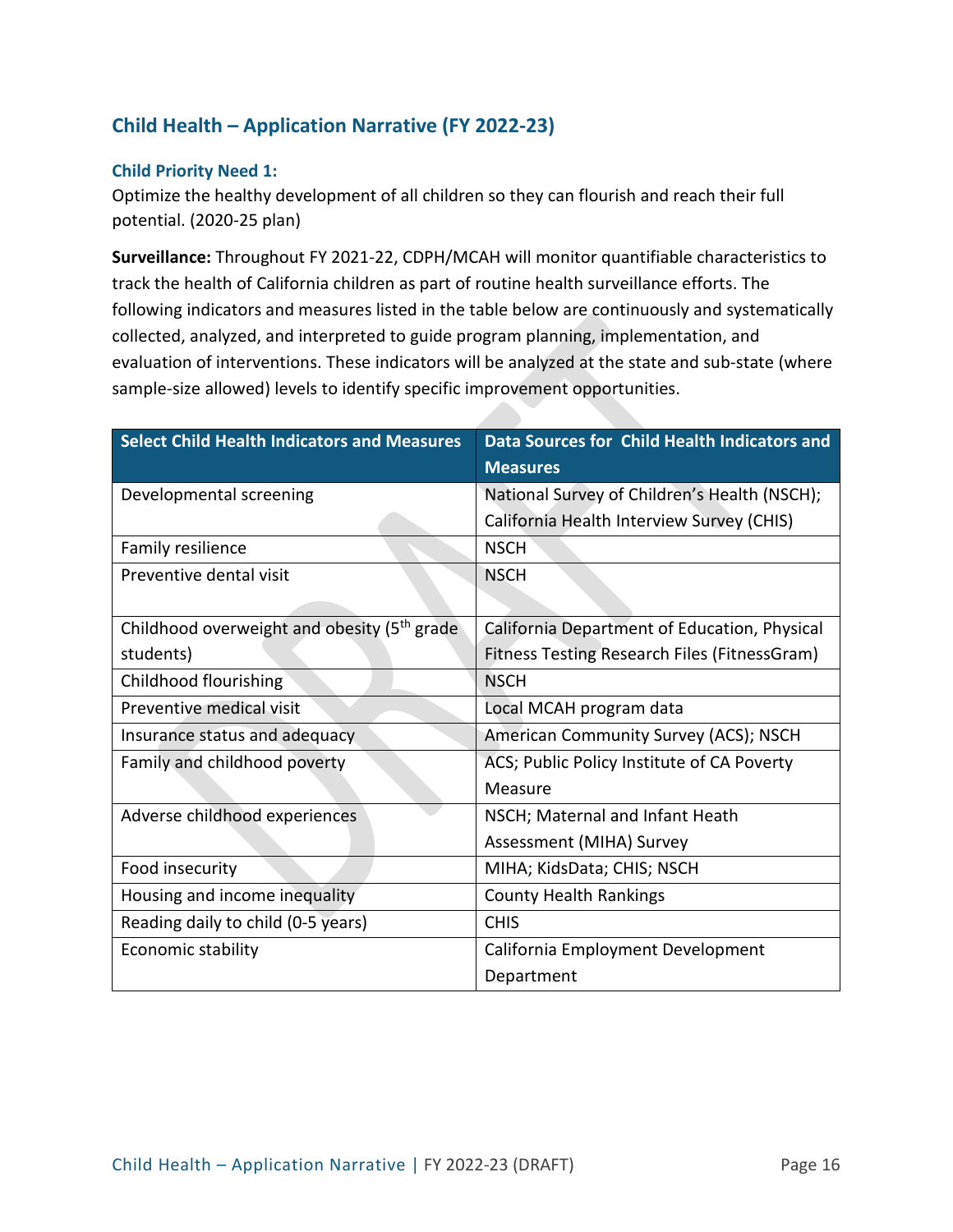#### **Child Focus Area 1:**

Expand and support developmental screening. *(Note: All activities related to referrals for a positive result on a development screen are included in the CYSHCN domain plan.)*

#### **Child Objective 1:**

By 2025, increase the percentage of children (ages 9 through 35 months) who received a developmental screening from a health care provider using a parent-completed screening tool in the past year from 25.9% (NSCH 2017-18) to 32.4%.

#### **Child Objective 1: Strategy 1:**

Partner to build data capacity for public health surveillance and program monitoring and evaluation related to developmental screening in California.

Activities:

- CDPH/MCAH will create a plan for analyzing subpopulation data to identify disparities in developmental screening through an oversample of the National Survey of Children's Health (NSCH).
- When adequate staffing is in place, CDPH/MCAH will support DHCS Medi-Cal Managed Care Quality and Monitoring Division to share information on Medi-Cal-related developmental screening data, when available, and other related data with local MCAH programs and other stakeholders.
- CDPH/MCAH will assess the need for ongoing oversample of the NSCH data.
- CDPH/MCAH will continue to fund the Fatal Child Abuse and Neglect Surveillance Program through an agreement with the CDPH Injury and Violence Prevention Branch.

#### **Child Objective 1: Strategy 2:**

Partner to improve early childhood systems to support early developmental health and family well-being.

- When adequate staffing is in place, CDPH/MCAH Title V Child Health Domain will partner with MCAH/CHVP and CDPH/MCAH CYSHCN Domain to identify areas of opportunity to improve early childhood systems coordination and collaboration.
- CDPH/MCAH will co-fund the Statewide Screening Collaborative with the goal of improving collaboration between state programs, aligning system priorities, and strengthening connections between systems to increase developmental screening.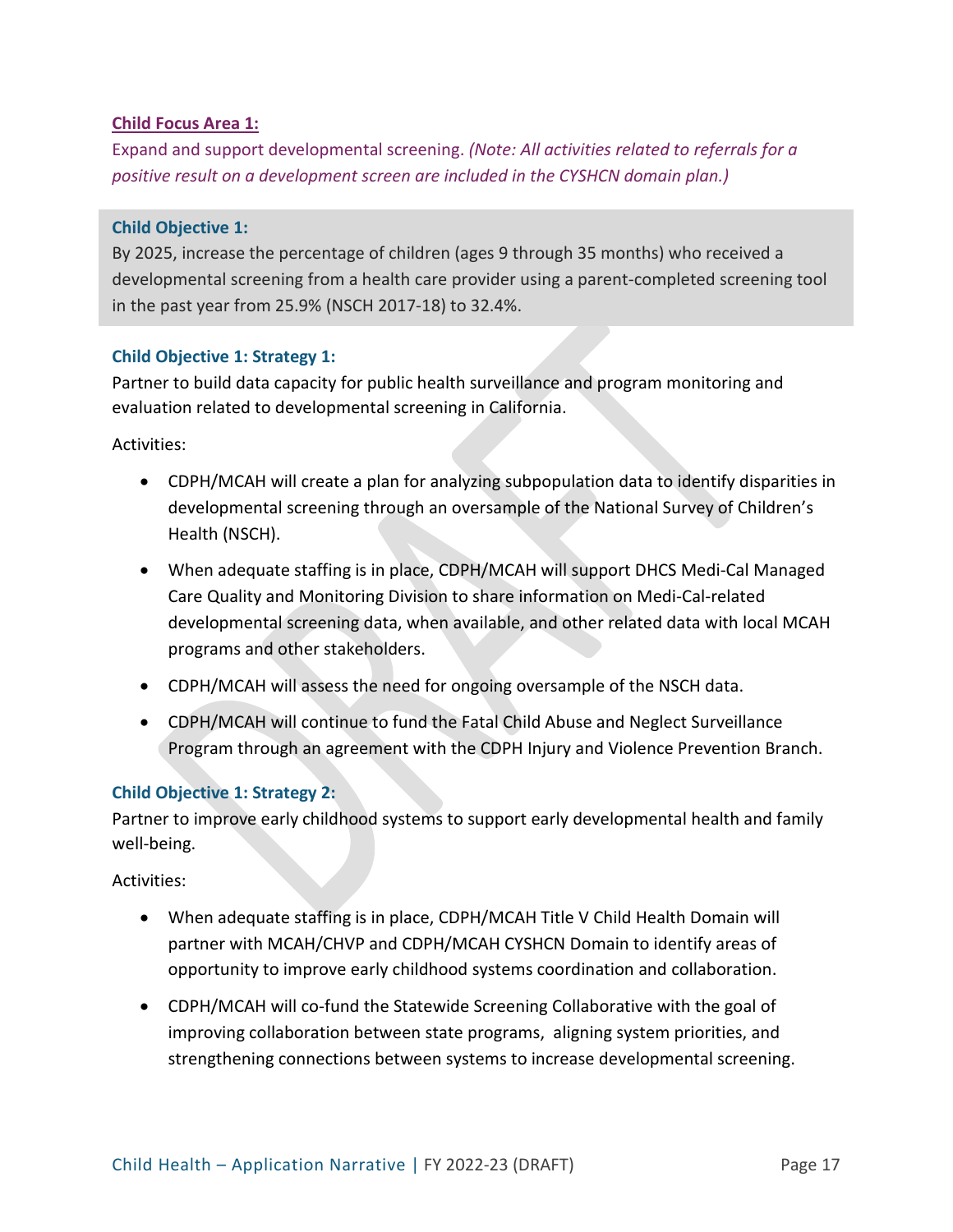- When adequate staffing is in place, CDPH/MCAH will support First 5 Association and local First 5 programs and partner with local MCAH programs on their Help Me Grow and related efforts.
- CDPH/MCAH will partner with DHCS Indian Health Program's American Indian Maternal Support Services and other programs to promote developmental screening, positive and responsive parenting, reading infant cues, calming/soothing, reading, singing, and playing with their infant.

### **Child Objective 1: Strategy 3:**

Partner to educate and build capacity among providers and families to understand developmental milestones and implement best practices in developmental screening and monitoring within MCAH programs.

Activities:

- When adequate staffing is in place, CDPH/MCAH will assess current program policies on developmental screening and monitoring developmental milestones.
- When adequate staffing is in place, CDPH/MCAH will assess current education regarding child development, monitoring of developmental milestones, and developmental screening within MCAH programs.
- When adequate staffing is in place, CDPH/MCAH will partner with local MCAH programs to assess specific educational and resource needs regarding developmental screening and monitoring of developmental milestones.
- When adequate staffing is in place, CDPH/MCAH will partner to educate MCAH service providers and families about developmental screening recommendations and tools (e.g., Ages and Stages Questionnaires (ASQ) and Ages & Stages Questionnaires: Social-Emotional (ASQ-SE)) and developmental milestones (e.g., Learn the Signs. Act Early.)
- When adequate staffing is in place, CDPH/MCAH will partner with WIC and other stakeholders to disseminate developmental milestone information, resources, and tools (e.g., Learn the Signs. Act Early, and mobile app) to families.

#### **Child Objective 1: Strategy 4:**

Support implementation of Department of Health Care Services (DHCS) policies regarding child health and well-being, including developmental screening.

*CDPH/MCAH works closely with DHCS on issues related to child health and well-being. When adequate staffing is in place, CDPH/MCAH will determine activities specific to this strategy.*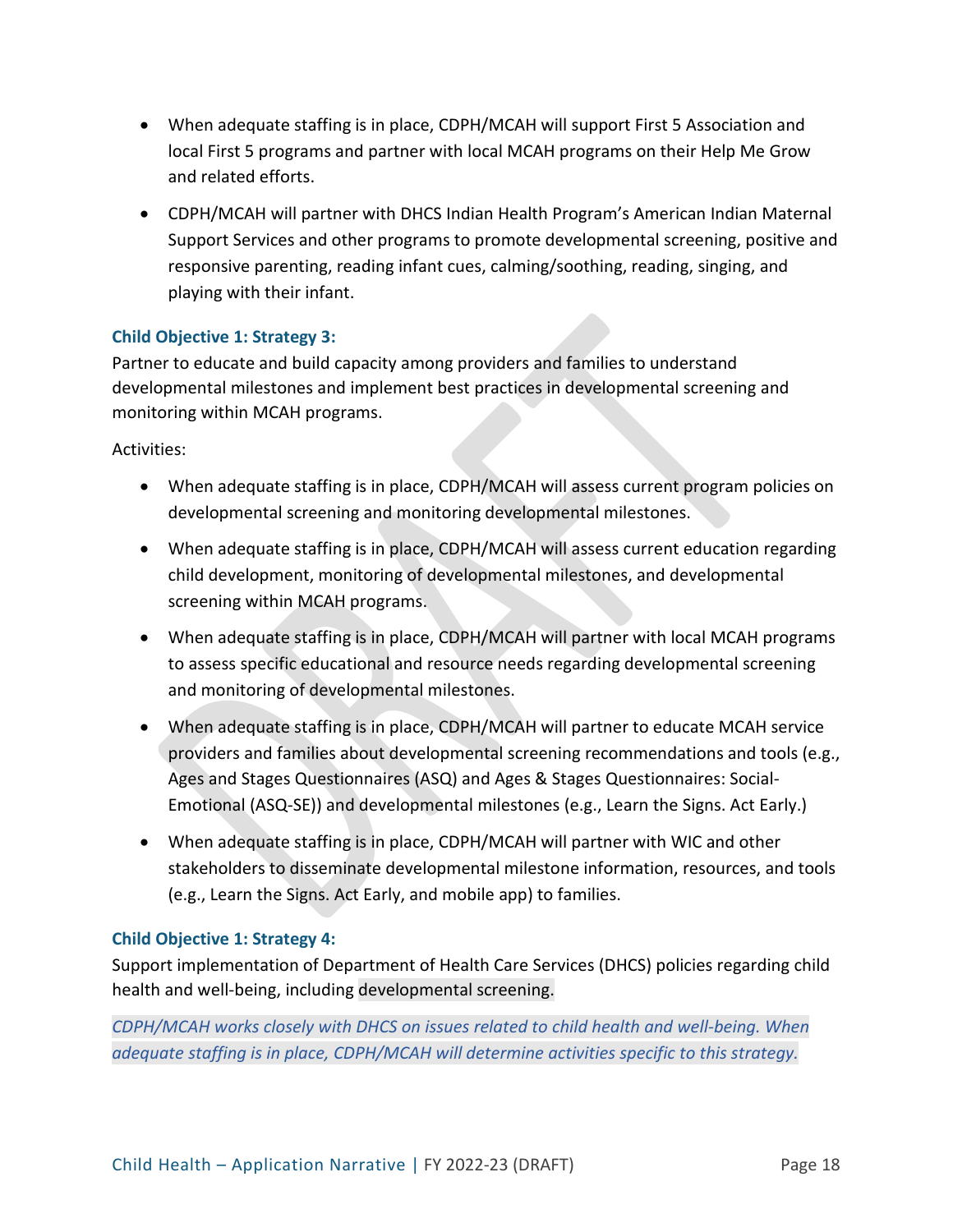#### **Child Focus Area 2:**

Raise awareness of adverse childhood experiences (ACEs) and prevent toxic stress through building resilience.

#### **Child Objective 2:**

By 2025, increase the percentage of children (ages 0 through 17 years) who live in a home where the family demonstrated qualities of resilience (i.e., met all four resilience items as identified in the NSCH survey) during difficult times from 82.0% (95% CI: 78.2-85.3%) to 84.5%.

#### **Child Objective 2: Strategy 1:**

Partner with CDPH Essentials for Childhood and other stakeholders to build data capacity to track and understand experiences of adversity and resilience among children and families.

Activities:

- CDPH/MCAH will assess and review other child health-related data, including childhood poverty and social determinants of health, as well as maternal mental health and substance use.
- CDPH/MCAH will assess and explore feasibility of adding additional data measures related to child adversity and family resilience in MCAH programs.

#### **Child Objective 2: Strategy 2:**

Partner to build capacity and expand programs and practices to build family resiliency by optimizing the parent-child relationship, enhancing parenting skills, and addressing child poverty through increasing access to safety net programs within MCAH-funded programs.

- CDPH/MCAH will lead within CHVP by improving family resilience through support and education of families on positive parenting and linkage of families to needed services in the community.
- When adequate staffing is in place, CDPH/MCAH will assess current practices to promote healthy, safe, stable, nurturing parent-child relationships within its funded programs, including activities and policies that promote positive parent-child interactions, parent-child play activities, co-regulation strategies, and positive parenting practices within MCAH programs.
- When adequate staffing is in place, CDPH/MCAH will assess current capacity of MCAH programs to strengthen economic supports for families, including access to safety net programs (e.g., WIC, CalFresh, school meals, Earned Income Tax Credit, Child Tax Credit, housing subsidies, COVID-related assistance, unemployment) for families.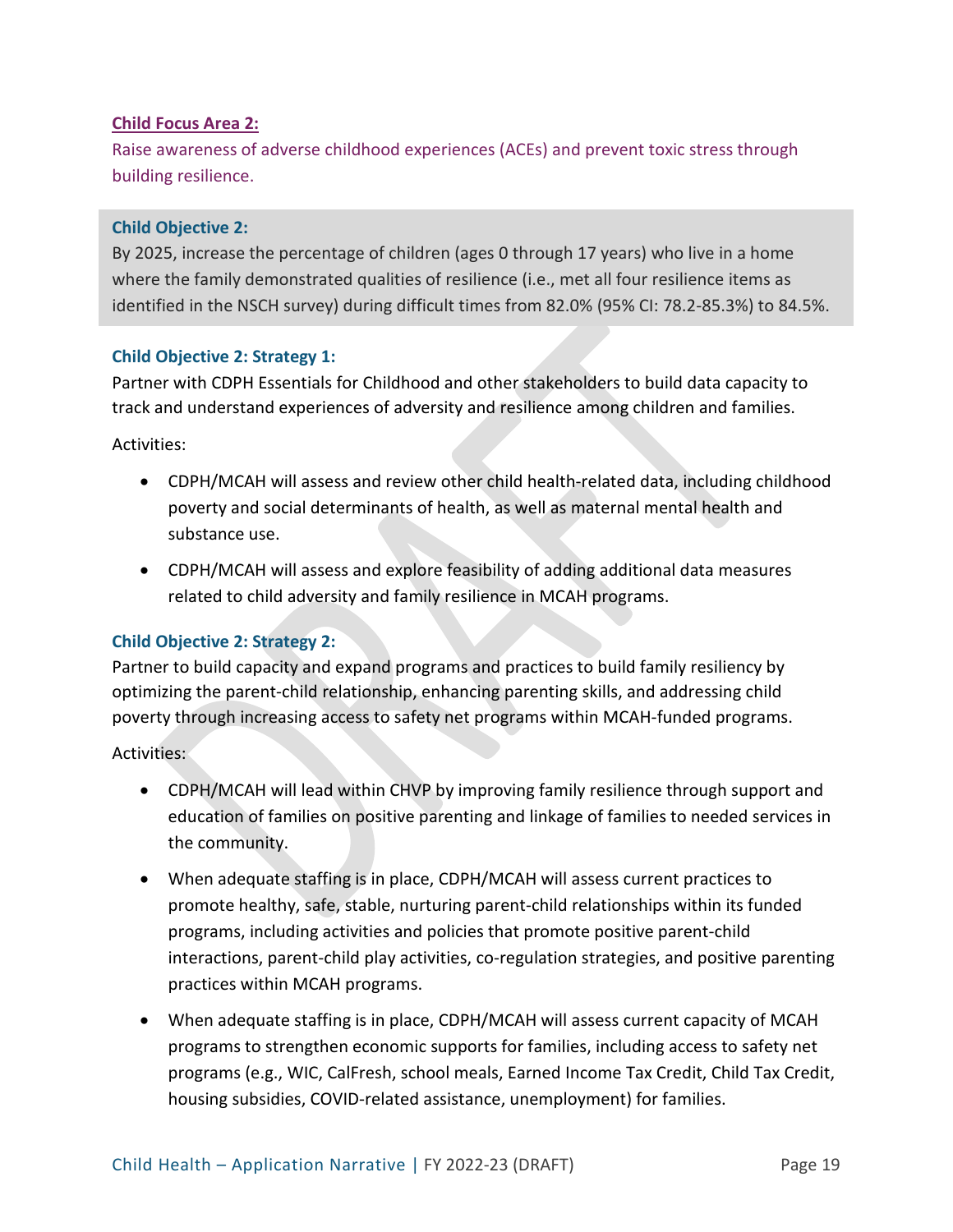• When adequate staffing is in place, CDPH/MCAH will partner and support CDPH child health initiatives to build family resiliency.

### **Child Objective 2: Strategy 3:**

Support the California Office of the Surgeon General and DHCS' ACEs Aware initiative to build capacity among communities, providers, and families to understand the impact of childhood adversity and the importance of trauma-informed care.

Activities:

- CDPH/CFH will continue to participate on Surgeon General's Advisory Committees related to increased training and screening of ACEs by California health care providers.
- When adequate staffing is in place, CDPH/MCAH will partner to identify and disseminate resources and training opportunities to raise awareness of ACEs and the impact on health outcomes and importance of trauma-informed care across family-serving organizations in California communities.

#### **Child Focus Area 3:**

Support and build partnerships to improve the physical health of all children.

#### **Child Objective 3:**

By 2025, increase the percentage of children (ages 1 through 17 years) who had a preventive dental visit in the past year from 80.2% (95% CI: 76.0- 83.9) [NSCH 2017-18] to 82.6%.

#### **Child Objective 3: Strategy 1:**

Support the CDPH Office of Oral Health (OOH) in their efforts to increase access to regular preventive dental visits for children by sharing information with MCAH programs.

- CDPH/MCAH will support the efforts of the CDPH/OOH to improve access to pediatric preventive dental care by participating on the Oral Health Advisory Committee.
- Based on the CDPH, Oral Health Advisory Partnership's recommendations and strategic plan for oral health, CDPH/MCAH will support CDPH/OOH by sharing information and resources with local MCAH programs.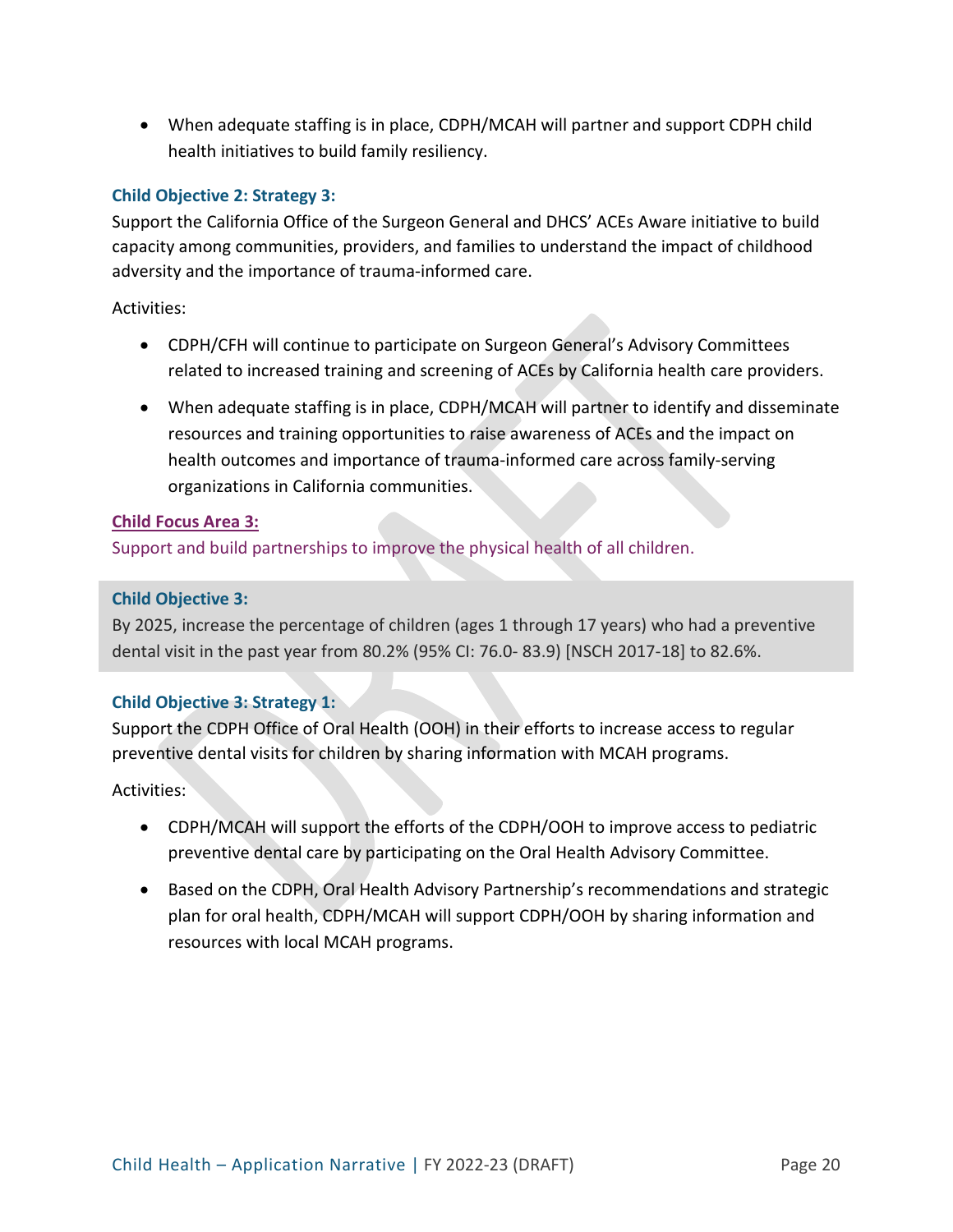#### **Child Objective 4:**

By 2025, decrease the percent of 5<sup>th</sup> grade students who are overweight or obese from 40.5% (2018) to 39.3%.

#### **Child Objective 4: Strategy 1:**

Partner to enable the reporting of data on childhood overweight and obesity in California.

Activities:

- Review and use, as appropriate, child-overweight-and-obesity-related data collected via surveys (e.g., the National Survey of Children's Health).
- Identify opportunities with other California state governmental offices (e.g., CDPH's Nutrition Education and Obesity Prevention (NEOP) Branch, CDE) to collect and report additional data related to child overweight and obesity.

#### **Child Objective 4: Strategy 2:**

Partner with WIC and others to provide technical assistance to local MCAH programs to support healthy eating and physically active lifestyles for families.

- CDPH/MCAH will lead efforts to promote the newly developed child MyPlates (for ages 2-5 and for ages 6-12 years) to promote healthy eating in children through local MCAH programs (WIC, AFLP, CHVP, and BIH) social media posts and the MCAH website.
- CDPH/MCAH will continue to partner with WIC and local MCAH programs to identify best practices and tools to refer and link eligible clients to the WIC program.
- CDPH/MCAH will maintain and implement the Policies, Systems, and Environmental Change Toolkit on the MCAH website with a focus on nutrition, physical activity, limiting sedentary activity, breastfeeding, and safe communities as a resource.
- CDPH/MCAH will partner with CDPH Center for Healthy Communities, WIC, California WIC Association, the California Department of Social Services, and others to develop a collective impact by addressing (via nutrition and physical activity) and monitoring child overweight/obesity as well as family food insecurity.
- CDPH/MCAH will continue collaboration on early childhood education about nutrition and physical activity with Centers for Healthy Communities.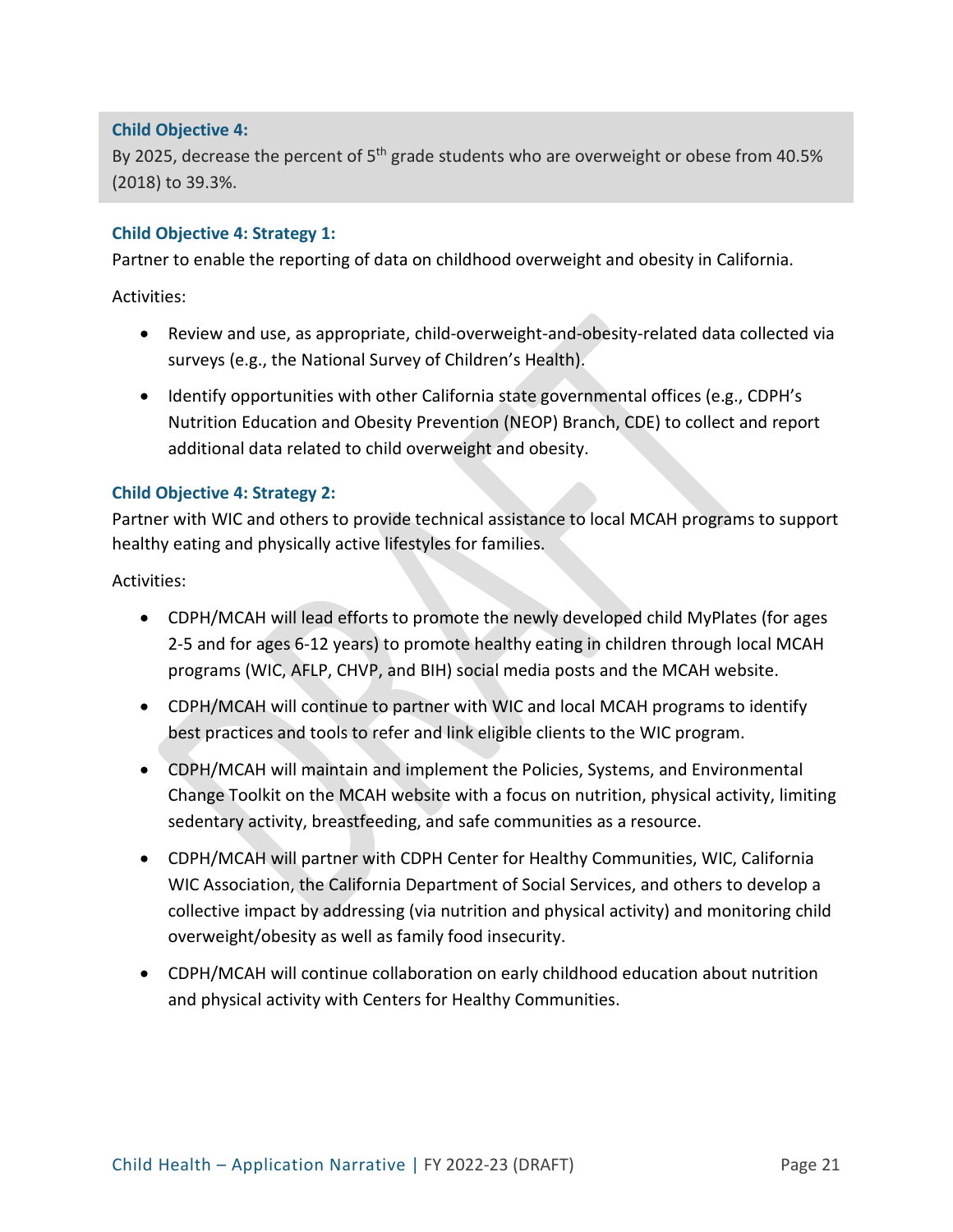# **Children and Youth with Special Health Care Needs (CYSHCN) Health – Application Narrative (FY 2022-23)**

## **CYSHCN Priority Need 1:**

Make systems of care easier to navigate for CYSHCN and their families. (2020-25 plan)

| <b>Select CYSHCN Health Indicators and Measures</b>             | <b>Data Sources for CYSHCN</b><br><b>Health Indicators and</b> |
|-----------------------------------------------------------------|----------------------------------------------------------------|
|                                                                 | <b>Measures</b>                                                |
| CYSHCN enrollment in California Children's Services (CCS) (1-22 | <b>CMS Net</b>                                                 |
| years of age and % by health coverage)                          |                                                                |
| <b>Newborn Hearing Screening</b>                                | Natus database                                                 |
| NPM 12 (transition), NOM 17.1 (prevalence), NOM 17.2            | National Survey of                                             |
| (systems of care)                                               | Children's Health                                              |
| Number of local MCAH Scope of Work activities (CYSHCN           | Local MCAH Scopes of Work                                      |
| Objective 1 and 3)                                              |                                                                |

## **CYSHCN Focus Area 1:**

Build capacity at the state and local levels to improve systems that serve CYSHCN and their families.

## **CYSHCN Objective 1:**

By 2025, increase the number of local MCAH programs that implement a Scope of Work objective focused on CYSHCN public health systems and services from x to x.

*Note: Qualitative data for this objective is being validated and analyzed and will be added approx. May 2022 prior to report submission.* 

## **CYSHCN Objective 1: Strategy 1:**

*Lead state and local MCAH capacity-building efforts to improve and expand public health systems and services for CYSHCN.*

- CDPH/MCAH will fund, guide, and oversee a small number of innovation grants for local MCAH programs focused on public health strategies to improve support for CYSHCN and their families.
- CDPH/MCAH will provide technical assistance and training to local MCAH programs as needed on improving systems that serve CYSHCN and their families.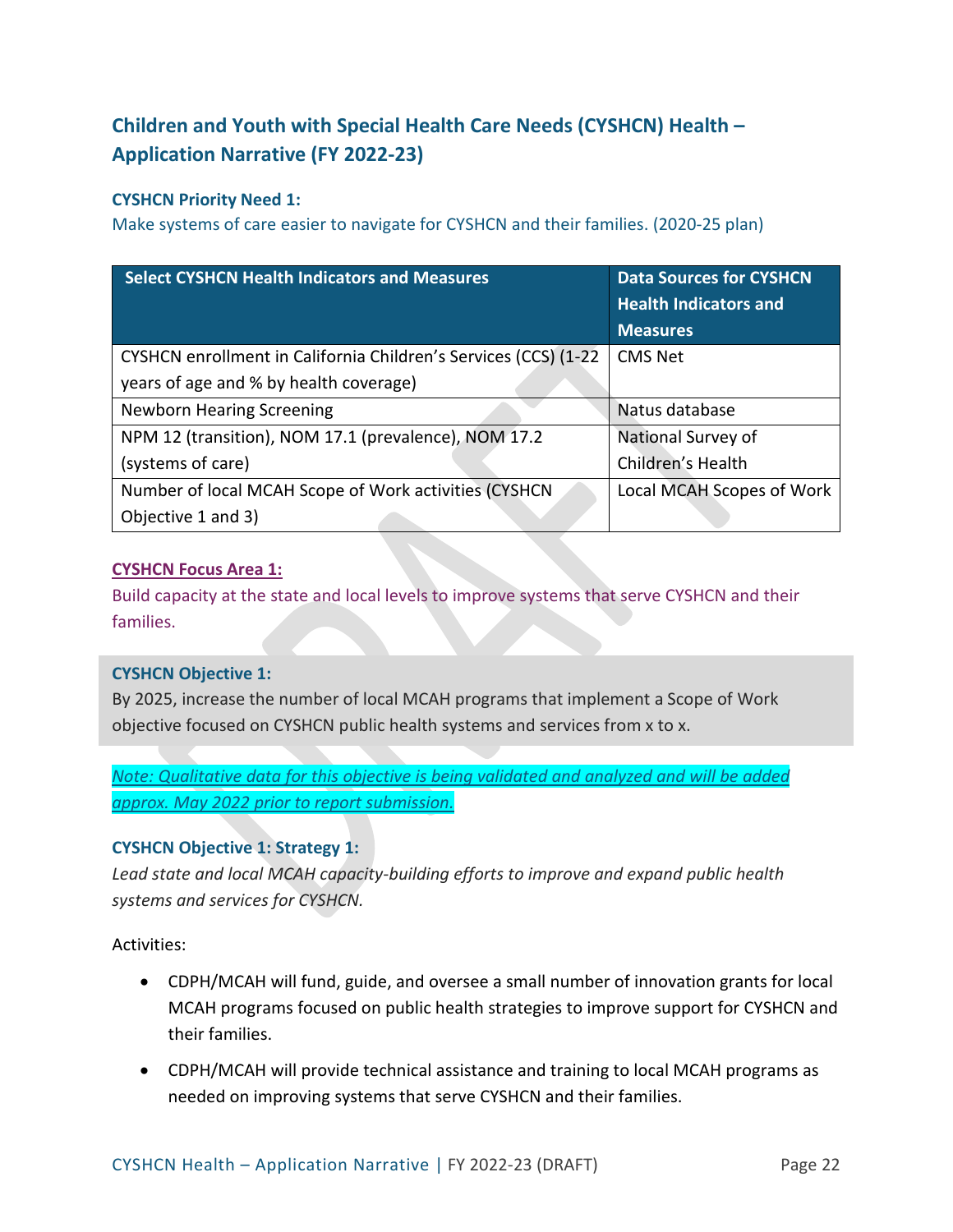• When adequate staffing is in place, CDPH/MCAH will maintain and expand partnerships with CYSHCN system leaders to increase coordination across sectors and improve systems that serve CYSHCN and their families.

## **CYSHCN Objective 1: Strategy 2:**

*Lead program outreach and assessment within state MCAH to ensure best practices for serving CYSHCN are integrated into all MCAH programs.* 

Activities:

- When adequate staffing is in place, CDPH/MCAH will identify areas of need and improvement around serving CYSHCN in state-level MCAH programs and support integration of best practices.
- When adequate staffing is in place, the CDPH/MCAH CYSHCN domain team will partner with the CDPH/MCAH Child Health domain team to integrate best practices around developmental screening, referrals, and linkages to care in local case management and public health nursing programs.

### **CYSHCN Objective 1: Strategy 3:**

*Partner to build data capacity to understand needs and health disparities in the CYSHCN population.*

- CDPH/MCAH will aggregate and analyze the five-year (2016-2020) publicly available National Survey of Children's Health (NSCH). This aggregated dataset will yield a sample size that will allow exploring CYSCHN and its main correlates such as systems of care and transitioning to adult health care.
- CDPH/MCAH will collaborate to obtain CYSHCN data using the Family Experiences Survey (Family Experiences During the COVID-19 Pandemic. Jul. 2021. Questionnaire: American Academy of Pediatrics, Centers for Disease Control and Prevention, Prevent Child Abuse America & Tufts Medical Center; California oversample: Lucile Packard Foundation for Children's Health & California Essentials for Childhood Initiative, California Dept. of Public Health, Injury and Violence Prevention Branch & California Dept. of Social Services, Office of Child Abuse Prevention).
- The California Department of Health Care Services / Integrated Systems of Care (DHCS/ISCD), in partnership with the California Perinatal Quality Care Collaborative (CPQCC), will continue to examine existing cardiac datasets to determine whether linkages can be established between CPQCC Neonatal Intensive Care Unit (NICU), High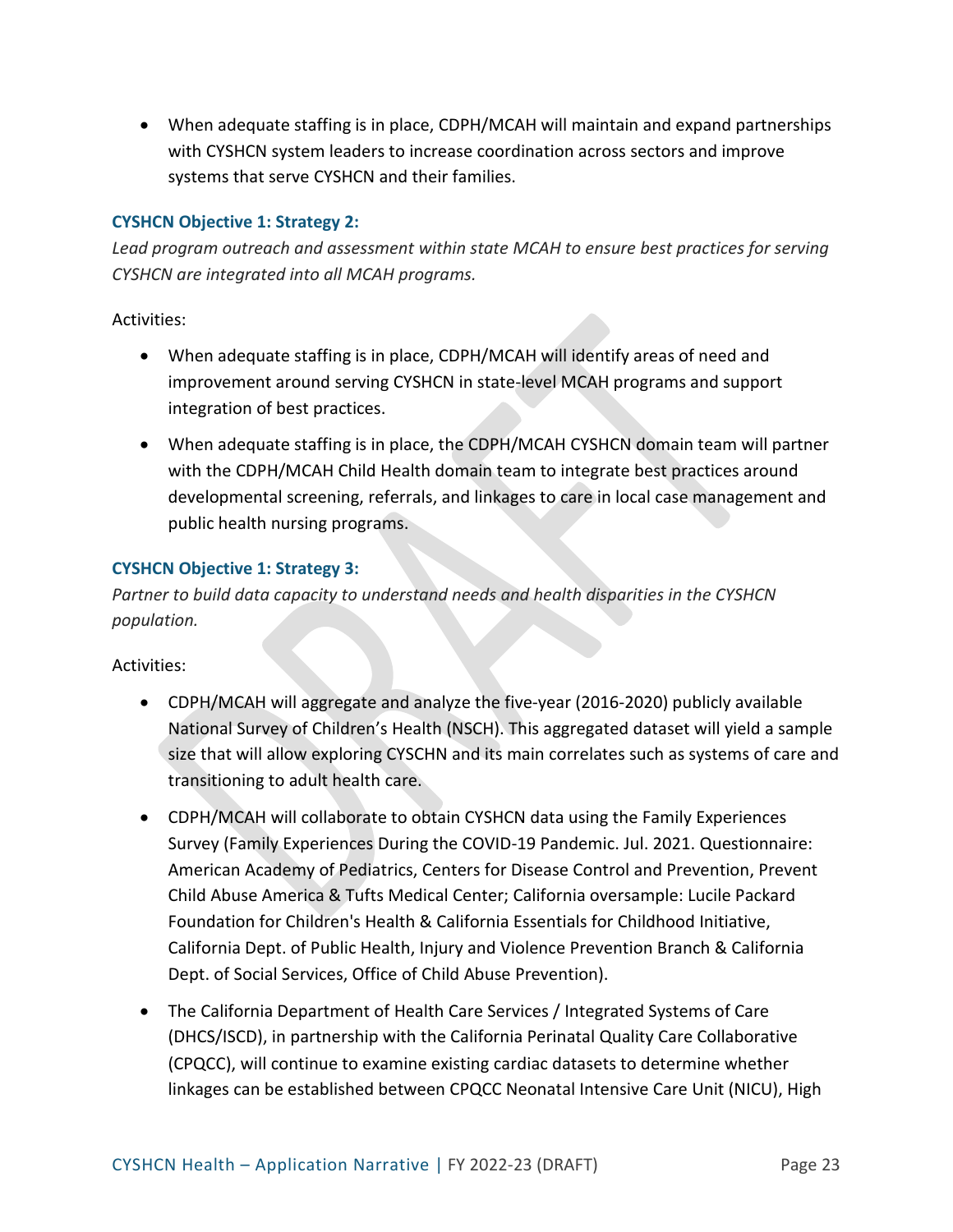Risk Infant Follow-up (HRIF), and cardiac data to increase identification of neonates requiring HRIF follow-up.

• DHCS/ISCD will continue to assess referrals and loss to follow-up from the HRIF program to identify and address any disparities.

#### **CYSHCN Objective 2:**

By 2025, increase the percent of adolescents with special health care needs, ages 12 through 17, who received services necessary to make transitions to adult health care from 18.4% to 20.2% (NSCH 2016-20).

#### **CYSHCN Objective 2: Strategy 1:**

*Partner on identifying and incorporating best practices to ensure that CYSHCN and their families receive support for a successful transition to adult health care.* 

#### Activities:

- When adequate staffing is in place, CDPH/MCAH and DHCS/ISCD will disseminate information to local MCAH and CCS programs on best practices in transition.
- DHCS/ISCD will support CCS counties to collaborate with Medi-Cal Managed Care Plans and pertinent community-based organizations on facilitating transition to adult services for CYSHCN.

#### **CYSHCN Objective 2: Strategy 2:**

*Fund DHCS/ISCD to assist CCS counties in providing necessary care coordination and case management to CCS clients to facilitate timely and effective access to care and appropriate community resources.* 

- DHCS/ISCD will ensure that CCS counties educate families about CCS benefits to assist them in navigating services.
- DHCS/ISCD will support CCS counties to collaborate with Medi-Cal Managed Care Plans to facilitate care coordination and case management.
- DHCS/ISCD will ensure that CCS shares best practices with Medi-Cal so that these may be broadly applied to the CYSHCN population.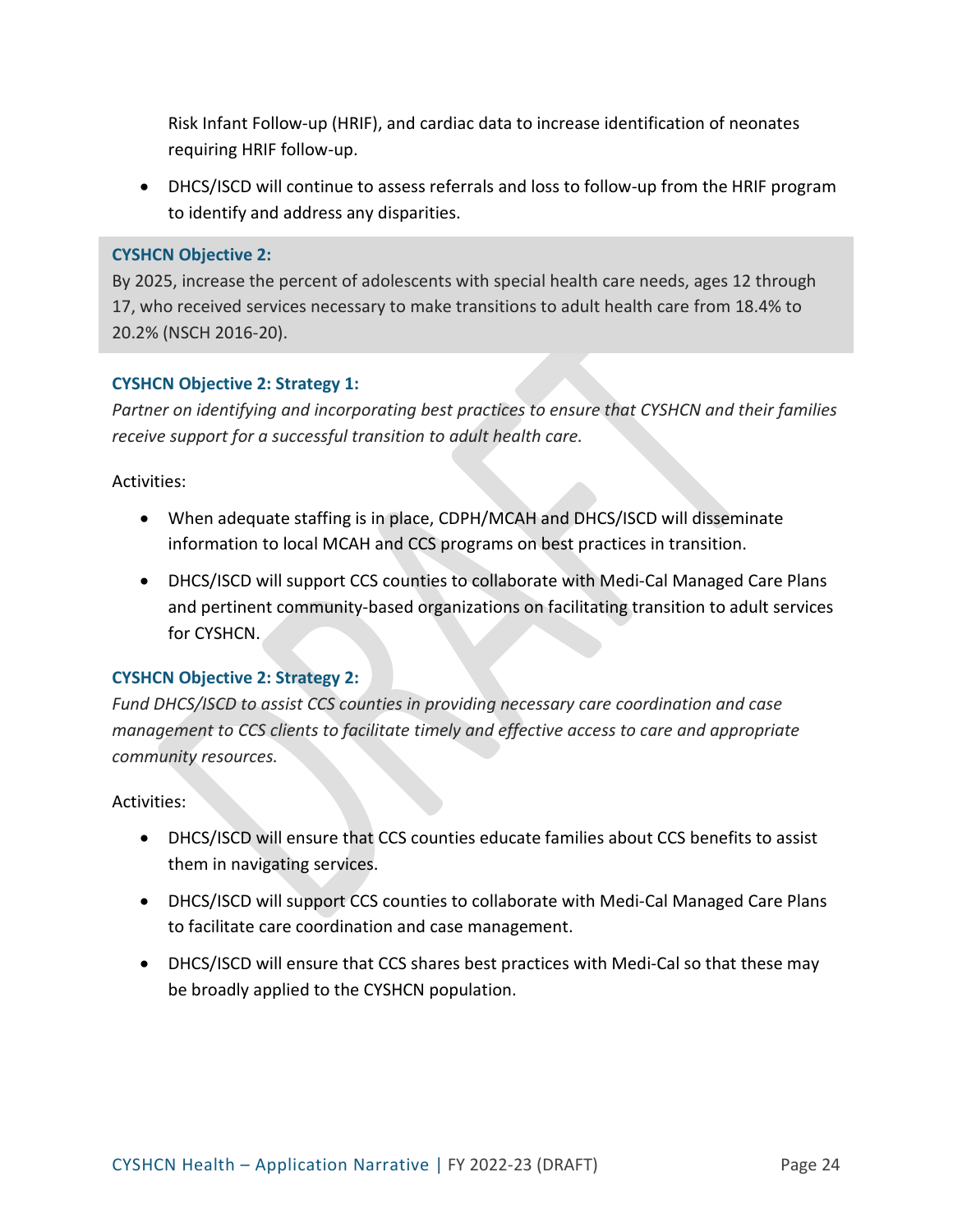## **CYSHCN Objective 2: Strategy 3:**

*Fund DHCS/ISCD to increase timely access to qualified providers for CCS clients to facilitate coordinated care.* 

Activities*:* 

- DHCS/ISCD will continue Interagency Agreements with the University of California, Davis and the University of California, San Francisco to ensure the provision of appropriate specialty/subspecialty medical expertise.
- DHCS/ISCD will continue to process provider applications for CCS paneling in a timely manner.
- DHCS/ISCD will continue to improve/streamline CCS review processes to ensure that comprehensive desk reviews and facility site visits are conducted in a timely manner.
- DHCS/ISCD will continue to implement processes to improve the timeliness of eligibility determinations and service authorization requests.

#### **CYSHCN Priority Need 2:**

Increase engagement and build resilience among CYSHCN and their families. (2020-25 plan)

#### **CYSHCN Focus Area 2:**

Empower and support CYSHCN, families, and family-serving organizations to participate in health program planning and implementation.

#### **CYSHCN Objective 3:**

By 2025, increase the number of local MCAH programs that select a SOW objective focused on family engagement, social/community inclusion, and/or family strengthening for CYSHCN from x to x.

*Note: Qualitative data for this objective is being validated and analyzed and will be added approx. May 2022 prior to report submission.* 

#### **CYSHCN Objective 3: Strategy 1:**

Partner to train and engage CYSHCN and families to improve CYSHCN-serving systems through input and involvement in state and local MCAH program design, implementation, and evaluation.

Activities:

• When adequate staffing is in place, CDPH/MCAH will explore mechanisms for compensation of family members and self-advocates who participate in state and local level program planning.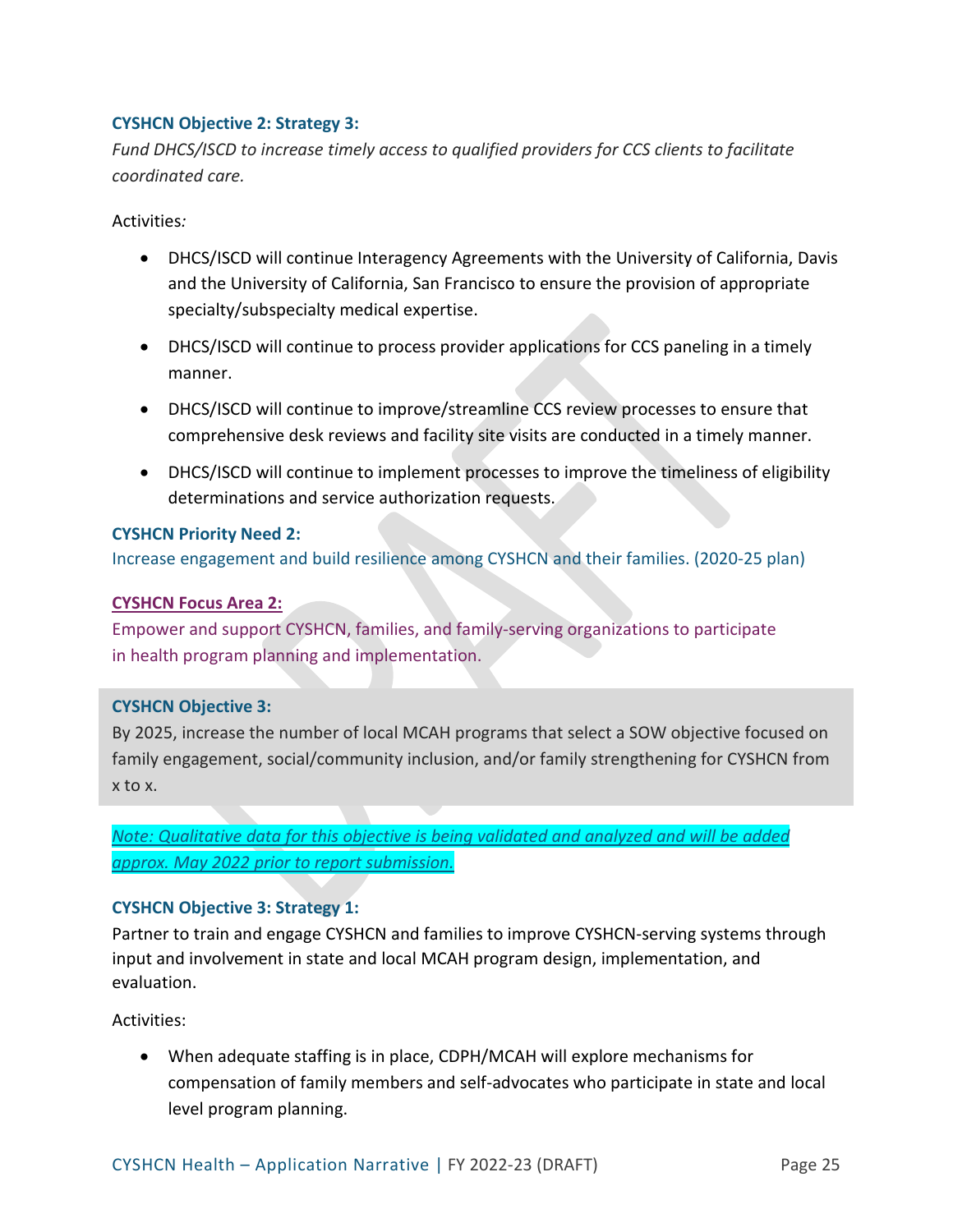• When adequate staffing is in place, CDPH/MCAH will provide technical assistance on family engagement to local MCAH programs, including connections to family-serving organizations and trained local family advocates, in collaboration with Family Voices of California.

#### **CYSHCN Objective 3: Strategy 2:**

Fund DHCS/ISCD to support continued family engagement in CCS program improvement, including the Whole Child Model, to assist families of CYSHCN in navigating services.

Activities:

- DHCS/ISCD will ensure that CCS counties continue to obtain family input by encouraging family participation in transition planning and/or Special Care Center team meetings, advisory committees, and task forces.
- DHCS/ISCD will continue to promote participation in the family advisory committees of the Whole Child Model health plans.
- DHCS/ISCD will continue to encourage family representation in the CCS Advisory Group and other pertinent stakeholder groups.

### **CYSHCN Objective 3: Strategy 3:**

Support statewide and local efforts to increase resilience among CYSHCN and their families.

- When adequate staffing is in place, the CDPH/MCAH CYSHCN domain team in partnership with the CDPH/MCAH Child Health Domain team will support local MCAH programs to promote trauma-informed practices in case management and public health nursing programs.
- DHCS/ICSD will support Medi-Cal providers and CCS counties in the promotion of trauma-informed practices in case management.
- DHCS/ISCD will provide outreach materials informing families of the benefits/services available for CYSHCN, including CCS, and educating them in the navigation of such services.
- DHCS/ISCD will ensure that CCS counties collaborate with county Departments of Behavioral Health to facilitate referrals to appropriate mental health services for CYSHCN.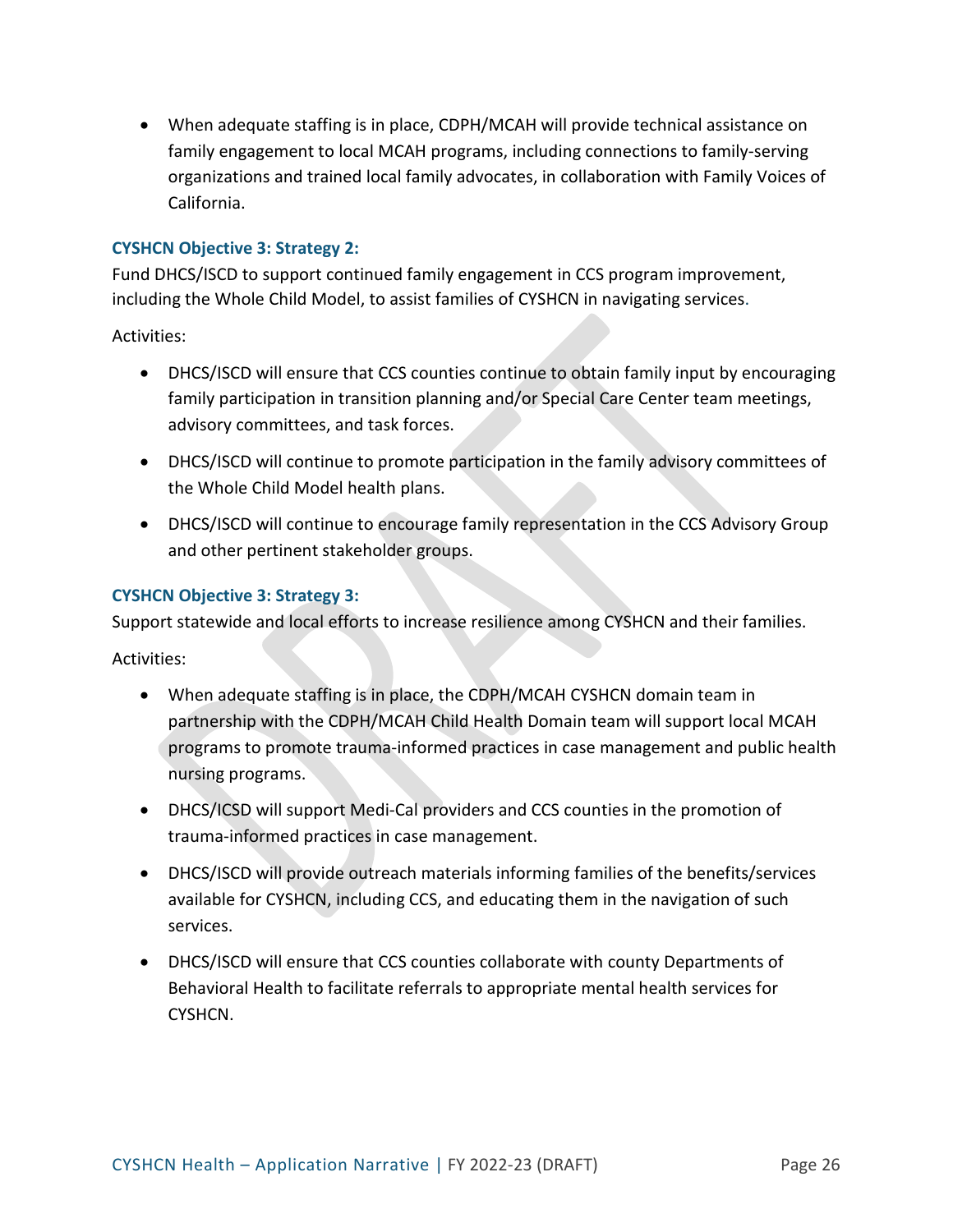## **Adolescent Health – Application Narrative (FY 2022-23)**

#### **Adolescent Priority Need 1:**

Enhance strengths, skills, and supports to promote positive development and ensure youth are healthy and thrive. (2020-25 Action Plan)

**Surveillance:** Throughout FY 2022-23, CDPH/MCAH will monitor quantifiable characteristics to track the health of California adolescents as part of its routine health surveillance efforts. The following select indicators and measures listed in the table below are continuously and systematically collected, analyzed, and interpreted to guide program planning, implementation, and evaluation of interventions. These indicators will be analyzed at the state and sub-state levels to identify specific improvement opportunities.

| <b>Select Adolescent Health Indicators and</b>  | <b>Data Sources for Adolescent Health</b>                                                  |
|-------------------------------------------------|--------------------------------------------------------------------------------------------|
| <b>Measures</b>                                 | <b>Indicators and Measures</b>                                                             |
| Referral to preventive services                 | Adolescent Family Life Program (AFLP) data                                                 |
| Adolescent birth rate, ages 15-19               | California Birth Statistical Master file (BSMF)/<br>Comprehensive Master Birth File (CMBF) |
| Adolescent birth rate disparity ratio - Black:  | California BSMF/CMBF                                                                       |
| White; Hispanic: White                          |                                                                                            |
| Unintended pregnancy                            | Maternal Infant Health Assessment (MIHA)                                                   |
| Intimate partner violence                       | <b>MIHA</b>                                                                                |
| <b>Hormonal or Intrauterine Device</b>          | Youth Risk Behavior Survey (YRBS)*                                                         |
| Contraceptive Use                               |                                                                                            |
| Condom use                                      | YRBS*                                                                                      |
| Contraceptive use (Dual use)                    | YRBS*                                                                                      |
| Sexually transmitted infections (STI)           | STD Control Branch program data                                                            |
| Preventive medical visits                       | National Survey of Children's Health                                                       |
| Hospitalizations- motor vehicle, mental         | California Patient Discharge data; YRBS*                                                   |
| health, and substance use                       |                                                                                            |
| Living in foster care                           | California Child Welfare Indicators Project                                                |
| Population size                                 | State Population Projections, CA Department                                                |
|                                                 | of Finance                                                                                 |
| Insurance status                                | <b>American Community Survey</b>                                                           |
| High School dropout                             | California Department of Education                                                         |
| <b>Graduation rates</b>                         | California Department of Education                                                         |
| California sexual health needs index            | Multiple sources                                                                           |
| Depression (related feelings; suicide ideation) | California Healthy Kids Survey; YRBS*                                                      |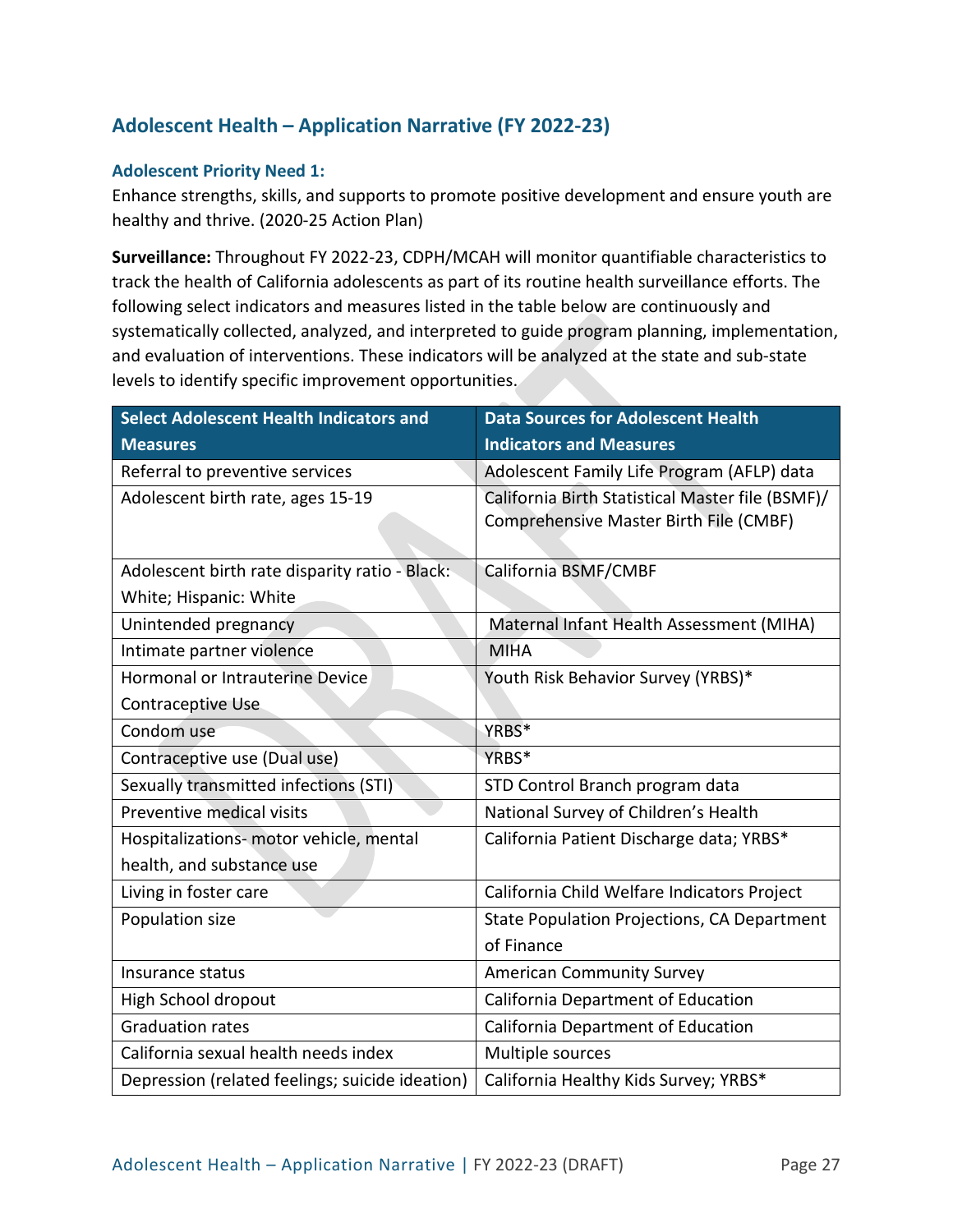| Select Adolescent Health Indicators and   | <b>Data Sources for Adolescent Health</b> |
|-------------------------------------------|-------------------------------------------|
| <b>Measures</b>                           | <b>Indicators and Measures</b>            |
| Teen dating violence                      | California Healthy Kids Survey; YRBS*     |
| School connectedness                      | California Health Kids Survey             |
| Have a caring adult that they can talk to | National Survey on Drug Use and Health    |
| about a serious problem                   |                                           |

\*Note: California will not have access to 2021 YRBS data because the sample size was too small.

### **Adolescent Focus Area 1:**

Improve sexual and reproductive health and well-being for all adolescents in California.

#### **Adolescent Objective 1:**

By 2025, increase the proportion of sexually active adolescents who use condoms and/or hormonal or intrauterine contraception to prevent pregnancy and provide barrier protection against sexually transmitted diseases as measured by the following:

- percent of sexually active adolescents who used a condom at last sexual intercourse from 55% to 58%
- percent of sexually active adolescents who used the most effective or moderately effective methods of FDA-approved contraception from 23% to 25%.

## **Adolescent Objective 1: Strategy 1:**

Lead surveillance and program monitoring and evaluation related to adolescent sexual and reproductive health.

- CDPH/MCAH will lead in updating and utilizing the California Adolescent Sexual Health Needs Index (CASHNI) to target adolescent health programs in areas of the state with the greatest need.
- CDPH/MCAH will lead in analyzing data on adolescent birth outcomes and present as part of the Data Visualization Project.
- CDPH/MCAH will lead surveillance of California adolescent birth rates (ABR), with a focus on identifying inequities, and disseminate findings.
- CDPH/MCAH will develop and disseminate at least one brief focused on key topics and trends related to ABR and/or adolescent birth outcomes (e.g., preterm and low birthweight),suboptimal interpregnancy interval in California.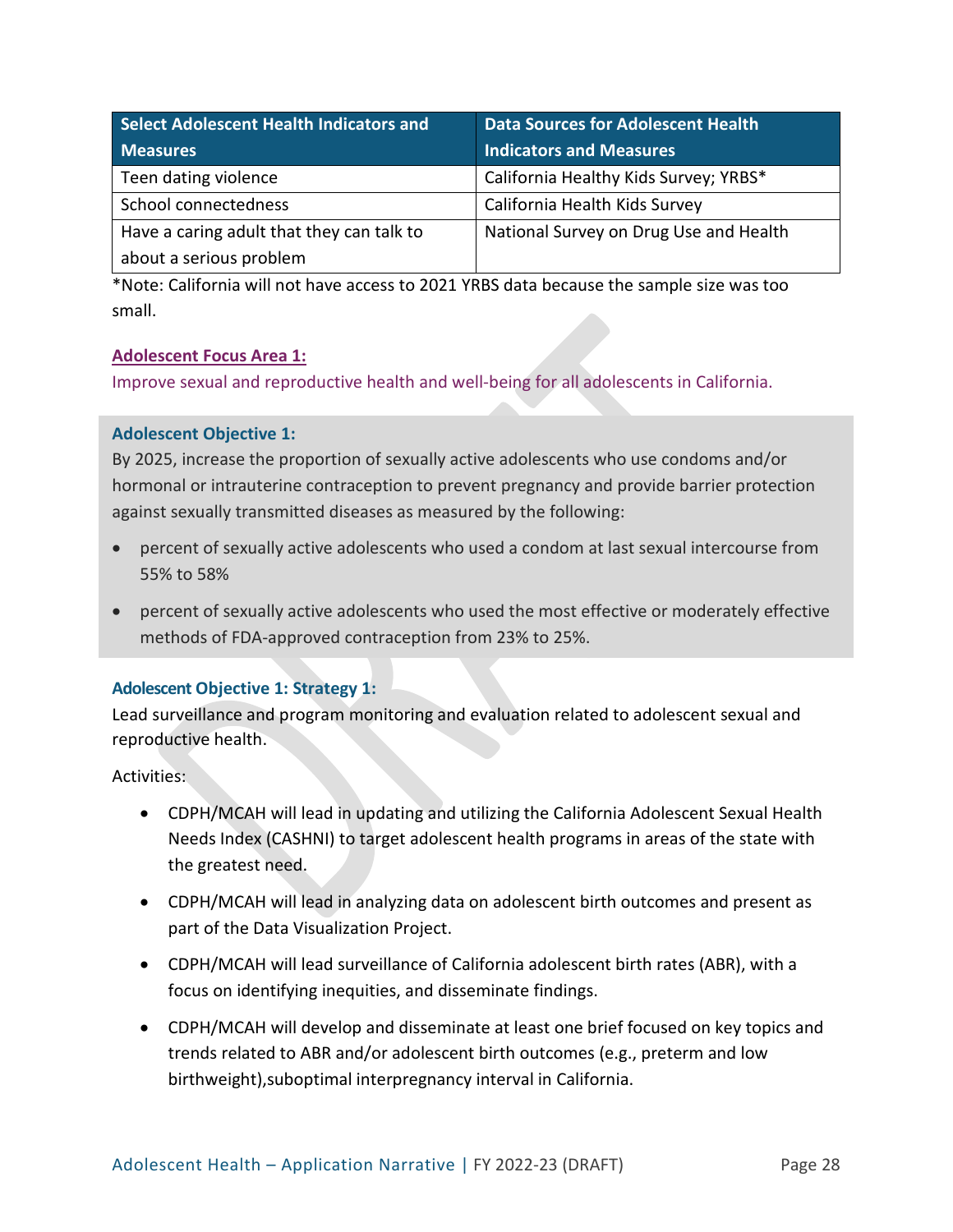- CDPH/MCAH will lead monitoring and evaluation of the MCAH adolescent health programs: California Personal Responsibility and Education Program (CA PREP), Information and Education Program (I&E), and Adolescent Family Life Program (AFLP).
- Provide both static and dynamic data dashboards to MCAH adolescent health programs to help maintain and/or improve data quality, monitor program implementation, monitor participant engagement with program, and inform technical assistance and continuous quality improvement efforts.
- Disseminate MCAH adolescent health programs data and findings and/or statewide population-based surveillance data and research through issue and data briefs and/or programmatic and scientific abstracts and manuscripts.

### **Adolescent Objective 1: Strategy 2:**

Lead to strengthen knowledge and skills to increase use of protective sexual health practices within CDPH/MCAH-funded programs.

- CDPH/MCAH will lead in developing and disseminating resources for parents/caregivers related to youth-friendly sexual and reproductive health information.
- CDPH/MCAH will lead in assessing local implementation of new Positive Youth Development (PYD) content around family planning and safer sex that was developed in FY 20-21.
- CDPH/MCAH will lead in using evaluation findings to assess PYD model content, including protective sexual health practices, and identifying areas of improvement needed.
- CDPH/MCAH will lead in sharing trainings (live or recorded) on protective sexual health practices to local agencies.
- CDPH/MCAH will lead in providing family planning and safer sex content (as a core program priority) into PYD model basic trainings held in FY 23-24.
- CDPH/MCAH will partner with the CDPH Violence Prevention Initiative to reduce adolescent relationship violence.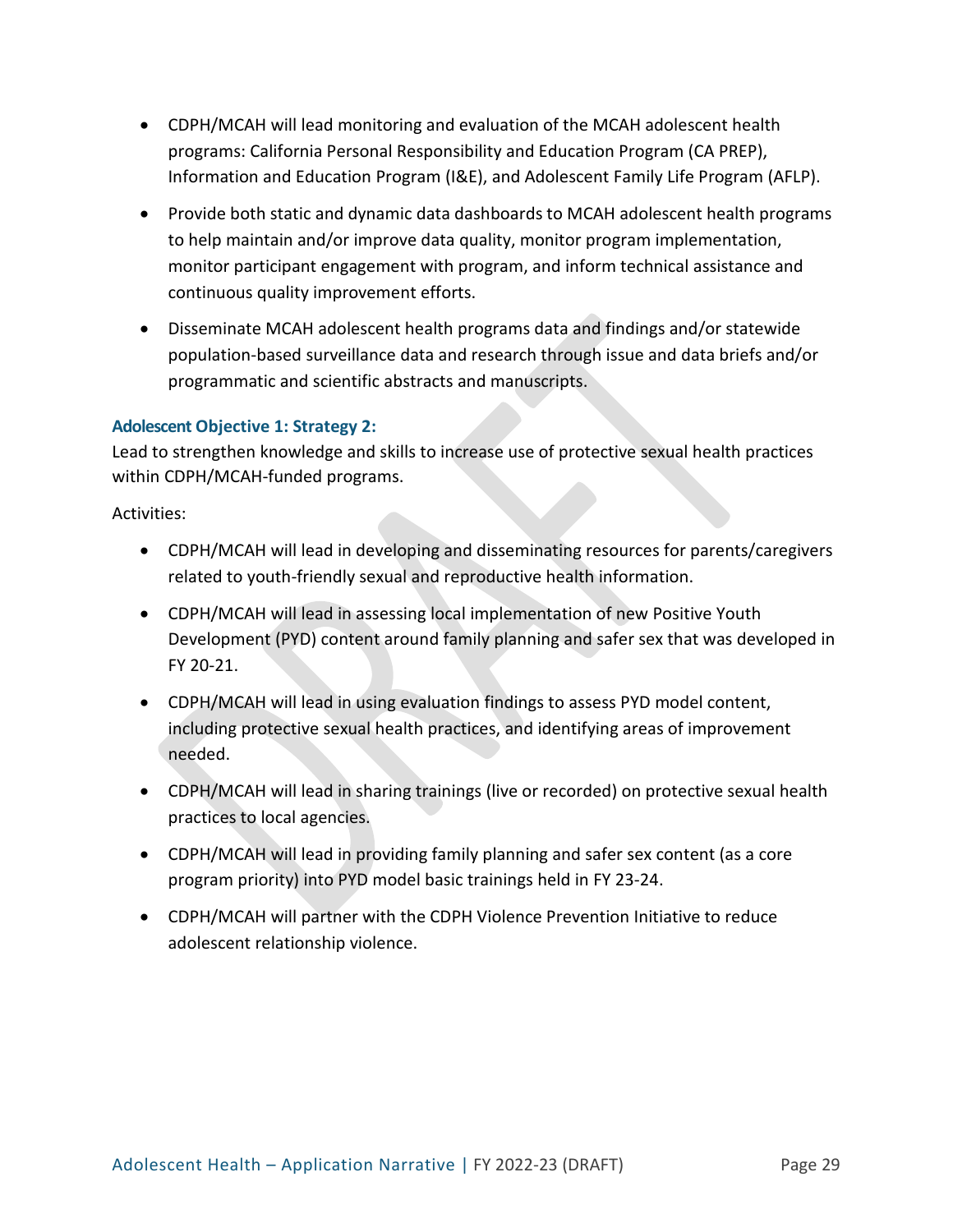### **Adolescent Objective 1: Strategy 3:**

Partner across state and local health and education systems to implement effective comprehensive sexual health education in California.

Activities:

- CDPH/MCAH will lead and fund implementation of the Adolescent Sexual Health Education (ASH Ed) Program, comprised of CA PREP and I&E Program, with youth populations who experience the greatest inequities in social and health outcomes using evidence-based and evidence-informed curriculum.
- CDPH/MCAH will lead in coordinating the California Adolescent Sexual Health Work Group (ASHWG) and participate in the Steering Committee to strengthen the network of state health, education partners, and non-governmental organizations working to improve adolescent sexual and reproductive health.
- CDPH/MCAH will partner with ASHWG to develop and disseminate resources and best practices to local MCAH programs.
- CDPH/MCAH will partner with ASHWG and its members to adopt an anti-racist framework to guide its work.
- CDPH/MCAH will support the Healthy Sexual Development workgroup led by the California Department of Social Services to ensure comprehensive sexual health education is provided to foster youth.

## **Adolescent Focus Area 2:**

Improve awareness of and access to youth-friendly services for all adolescents in California.

#### **Adolescent Objective 2:**

By 2025, increase the percent of adolescents 12 through 17 with a preventive medical visit in the past year from 76.2% to 83.8%.

## **Adolescent Objective 2: Strategy 1:**

Lead to develop and implement best practices in CDPH/MCAH-funded programs to support youth with accessing youth-friendly preventive care, sexual and reproductive health care, and mental health care.

Activities:

• CDPH/MCAH will continue to partner with local agencies and MCAH programs to implement evidence-based screening tools or evidence-informed assessments to link adolescents to needed services.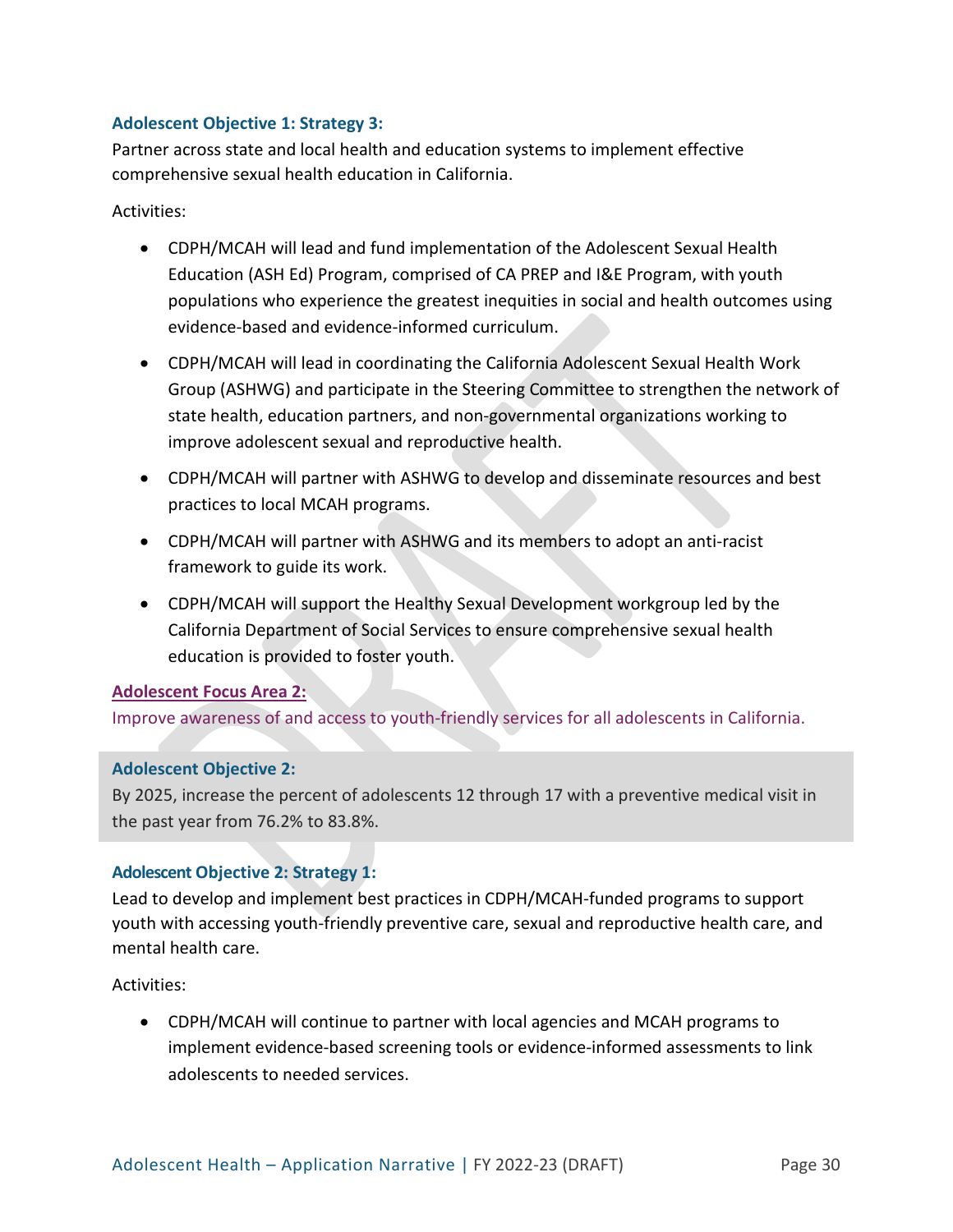- CDPH/MCAH will partner with local AFLP agencies to develop youth-friendly assessments and pathway maps to local resources.
- CDPH/MCAH will lead to ensure CDPH/MCAH program participants are referred to youth-friendly preventive care, mental health care, and sexual and reproductive health care, including the California's Family Planning, Access, Care and Treatment program.
- CDPH/MCAH will partner in the development and dissemination of recommendations for adolescent preventive care to local MCAH programs.

## **Adolescent Objective 2: Strategy 2:**

Partner to increase access to and the quality of preventive care for adolescents in California.

Activities:

• CDPH/MCAH will partner with current CDPH workgroups to increase access to and the quality of preventative care for adolescents.

### **Adolescent Focus Area 3:**

Improve social, emotional, and mental well-being and build resilience among all adolescents in California.

#### **Adolescent Objective 3:**

By 2025, increase the percent of adolescents aged 12-17 who have an adult in their lives with whom they can talk about serious problems from 77.2% to 79.7%.

## **Adolescent Objective 3: Strategy 1:**

Lead to strengthen resilience among expectant and parenting adolescents to improve health, social, and educational outcomes.

- CDPH/MCAH will lead and fund implementation of AFLP.
- CDPH/MCAH will partner with local agencies to address impacts of the COVID-19 pandemic on their programs and the youth populations they serve.
- CDPH/MCAH will lead trainings for local staff to implement the AFLP PYD model.
- CDPH/MCAH will lead ongoing evaluation activities and make AFLP PYD model updates when needed.
- CDPH/MCAH will lead implementation and analysis of data from evidenceinformed/based assessment tools such as the AFLP Resiliency Scale.